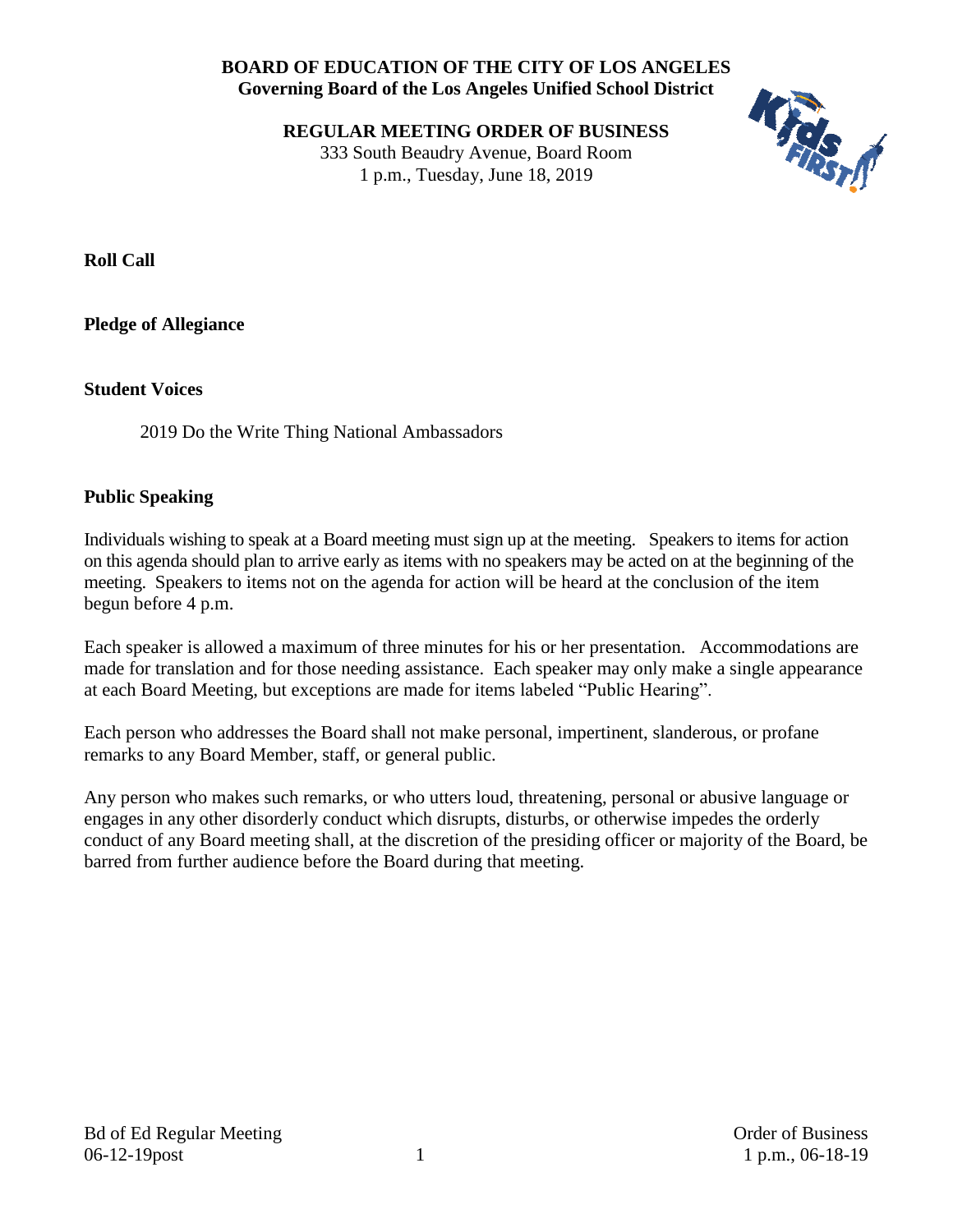### **Public Notice of Bargaining Union Initial Proposals**

1. Service Employees International Union (SEIU), Local 99 Initial Bargaining Proposals for 2019- 2020 Economic Reopener (UIP-003-18/19) Initial proposals from collective bargaining representatives are made public before negotiations begin.

## **Consent Items**

Items for action below assigned by the Board at the meeting to be adopted by a single vote. Any item may be pulled off of consent for further discussion by any Board Member at any time before action is taken.

### **New Business for Action**

- 2. Board of Education Report No. 366 18/19
	- Procurement Services Division

(Procurement Actions) Recommends approval of procurement actions taken by staff for professional services, agreement amendments and purchases within the delegated authority of the Superintendent as described in Attachment A for a total amount of approximately \$79.9 million for wireless broadband services for schools and offices, Teach for America special education recruitment, health education services at 17 schools, University of California transcript evaluation services, arts archivist services, coaching services for new administrators, and 18,523 procurement transactions and low value contracts.

Additionally, recommends approval of professional services contracts goods and general services contracts with agreements and amendments for amounts over \$250,000 not under the delegated authority, as detailed in Attachment B, including 7 two year contracts for GEAR UP program support for \$2.4 million, a five year contract for mobile voice and broadband services for \$7.8 million, 2 amendments to increase the contract capacity for a five year contract for IT managed services, a five year contract to provide COBRA health benefit administrative services for \$750,000, a five year contract to upgrade bus global positioning system services for \$5 million, an amendment to expand the scope of work by District auditors to perform audits of financial statements for an increase of \$1.1 million, an amendment to increase the capacity of a contract for licenses and services for Microsoft products for \$656,205, a contract to purchase bicycles and helmets for \$553,523, a one year contract to provide services for IBM products for \$908,995, a one year contract to provide services for Citrix software for \$729,199, and a six month contract for technology products for \$2 million.

Also approves a three-year revenue contract with Los Angeles County Department of Mental Health for \$10 million for mental health support for students and a three year revenue contract with Southern California Grantmakers for \$540,000 to provide support for the LAUSD School Mental Health/Parenting Pilot Program.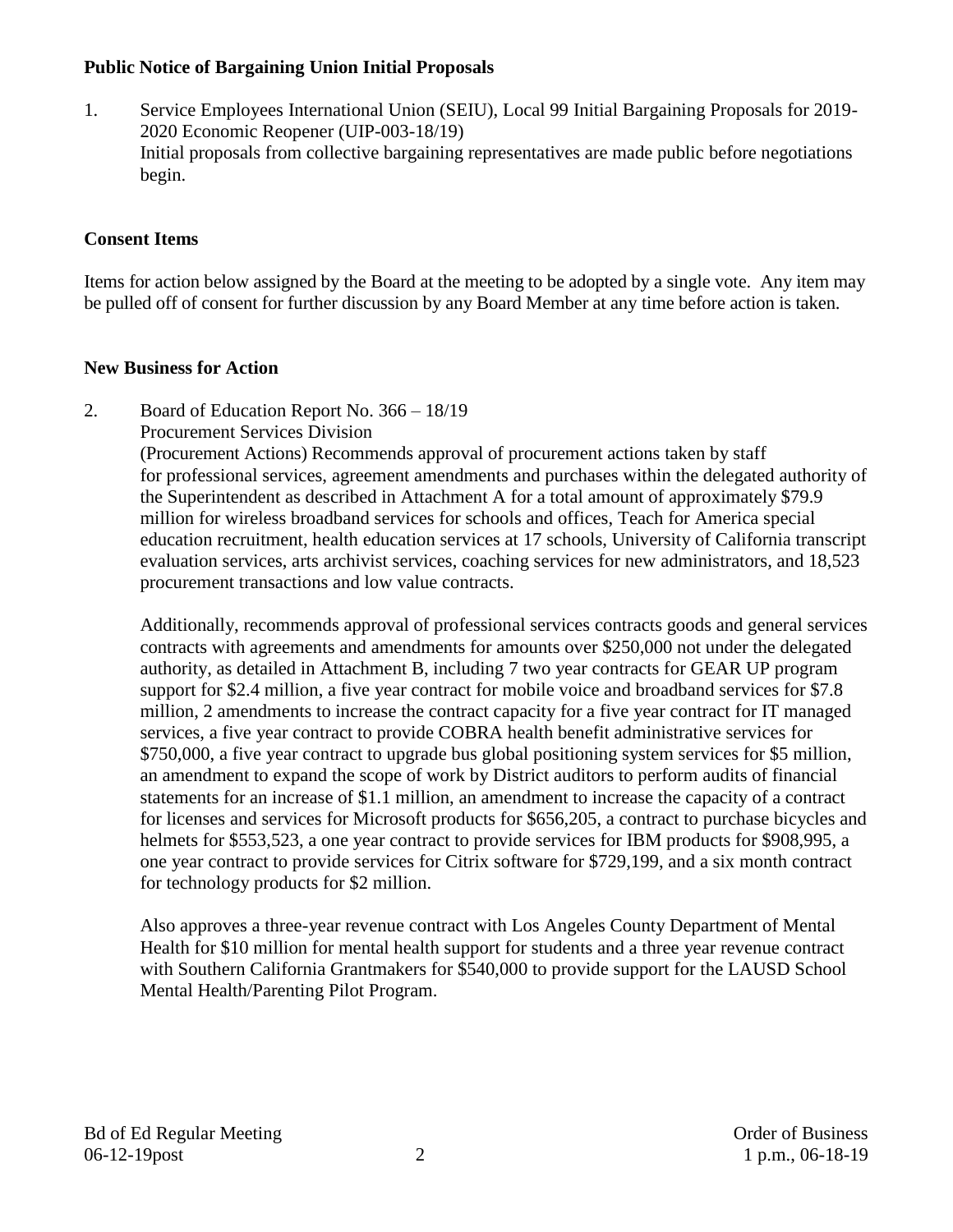- 3. Board of Education Report No. 365 18/19 Procurement Services Division–Facilities Contracts (Facilities Contract Actions) Recommends approval of actions executed within the delegated authority of the Superintendent including the approval of the award of 20 advertised construction contracts for approximately \$48.4 million; 8 job order contract awards for \$3.7 million; 3 job order contract amendments for \$5 million; 210 change orders for approximately \$2.2 million; the completion of 17 contracts; the award of 32 informal contracts for \$818,391; the award of 4 architectural and engineering contracts for approximately \$10.4 million; the award of 3 professional and technical services contracts for \$307,770; the award of 2 professional and technical services amendments for \$9.7 million; and extra services and amendments for architectural and engineering contracts for \$20,354. Additionally, awards contracts and amendments not under the delegated authority, as detailed in Attachment B, for 12 professional and technical services contracts for construction management and related services for \$350 million.
- 4. Board of Education Report No. 408 18/19 Office of Environmental Health and Safety (Adoption of the Mitigated Negative Declaration and Mitigation Monitoring and Reporting Plan for the Ascot Avenue Elementary School Comprehensive Modernization Project) Recommends adoption of the Mitigated Negative Declaration and adoption of the Mitigation Monitoring and Reporting Program pursuant to the California Environmental Quality Act for the Ascot Avenue Elementary School Comprehensive Modernization Project.
- 5. Board of Education Report No. 409 18/19 Facilities Services Division (Project Approval for the Ascot Avenue Elementary School Comprehensive Modernization Project) Recommends approval of authorization for Ascot Avenue Elementary School to proceed with renovation, modernization, and reconfiguration of the school located at 1447 East 45th Street in the City of Los Angeles with an anticipated cost of \$93,555,321.
- 6. Board of Education Report No. 410 18/19 Office of Environmental Health and Safety (Adoption of the Mitigated Negative Declaration and Mitigation Monitoring and Reporting Plan for the McKinley Avenue Elementary School Comprehensive Modernization Project) Recommends adoption of the Mitigated Negative Declaration and adoption of the Mitigation Monitoring and Reporting Program pursuant to the California Environmental Quality Act for the McKinley Avenue Elementary School Comprehensive Modernization Project.
- 7. Board of Education Report No. 411 18/19 Facilities Services Division (Project Approval for the McKinley Avenue Elementary School Comprehensive Modernization Project) Recommends approval of authorization for McKinley Avenue Elementary School to proceed with renovation, modernization, and reconfiguration of the school located at 7812 McKinley Avenue in the City of Los Angeles with an anticipated cost of \$89,958,347.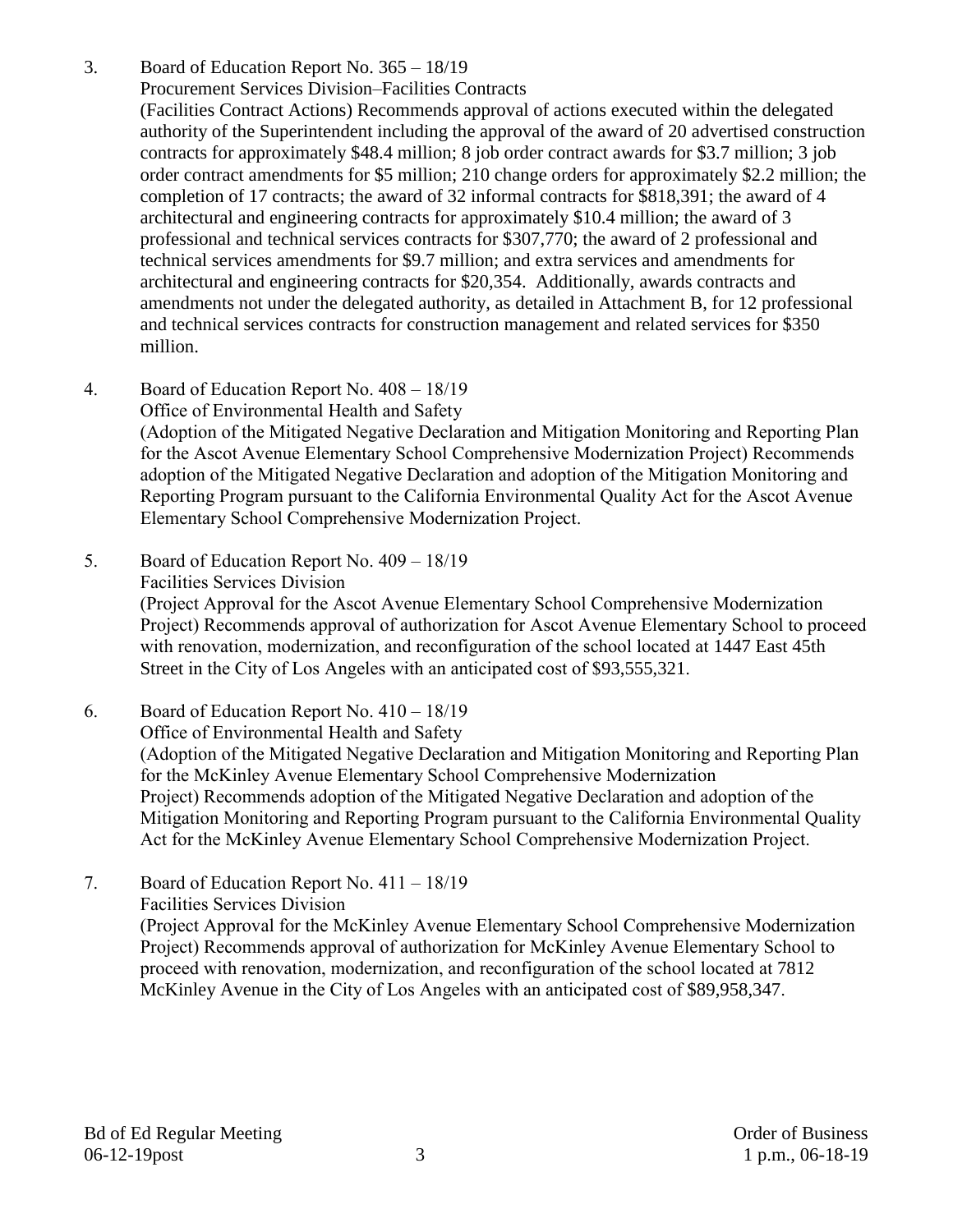- 8. Board of Education Report No. 412 18/19 Facilities Services Division (Amendment to the Facilities Services Division Strategic Execution Plan to Define and Approve Three Sustainable Environment Enhancement Developments for Schools (SEEDS) Projects) Recommends an amendment to the Strategic Execution Plan to define and approve 3 SEEDS projects for a combined budget of \$300,000.
- 9. Board of Education Report No. 413 18/19 Facilities Services Division (Amendment to the Facilities Services Division Strategic Execution Plan to Define and Approve Seven Projects that Address Critical School Repair Needs) Recommends approval of an amendment to the Strategic Execution Plan to define and approve 7 projects that address critical school repair needs at specified schools for a budget of \$28,335,582.
- 10. Board of Education Report No. 414 18/19 Facilities Services Division (Amendment to the Facilities Services Division Strategic Executive Plan to Define and Approve 16 Local District Priority and Board Member Priority Projects) Recommends approval of an amendment to the Strategic Execution Plan to define and approve 16 Local District and Board Member priority projects for a combined budget of \$864,180.
- 11. Board of Education Report No. 415 18/19
	- Facilities Services Division

Early Childhood Education Division

(Amendment to the Facilities Services Division Strategic Executive Plan to Define and Approve Two Early Education Center Reopening Projects and Redefine One Early Education Center Campus Upgrade Project) Recommends approval of an amendment to the Strategic Execution Plan to define and approve reopening projects at Kentwood Early Education Center and San Pedro Community Adult School Early Education Center for a combined budget of \$10,027,871. Also recommends approval of an amendment to the Strategic Execution Plan to redefine the upgrade project at State Early Education Center to include a new parking lot for a budget increase of \$945,848.

12. Board of Education Report No. 417 - 18/19

Facilities Services Division

(Authorization to Enter into Memorandum of Agreement with the South Coast Air Quality Management District for Air Filtration Systems) Recommends approval of authorization for staff to enter into and execute all instruments necessary for a Memorandum of Agreement with the South Coast Air Quality Management District for the installation of high-performance air filtration systems and filter replacements at select schools valued at approximately \$10 million.

13. Board of Education Report No. 418 – 18/19 Facilities Services Division (Resolution to Authorize Performance of All Necessary Functions Related to the State's Drinking Water for Schools Grant Program) Recommends adoption of a resolution authorizing staff to execute all instruments necessary for the State's Drinking Water for Schools Grant Program which provides water bottle filling stations and drinking water fountains at schools serving disadvantaged communities.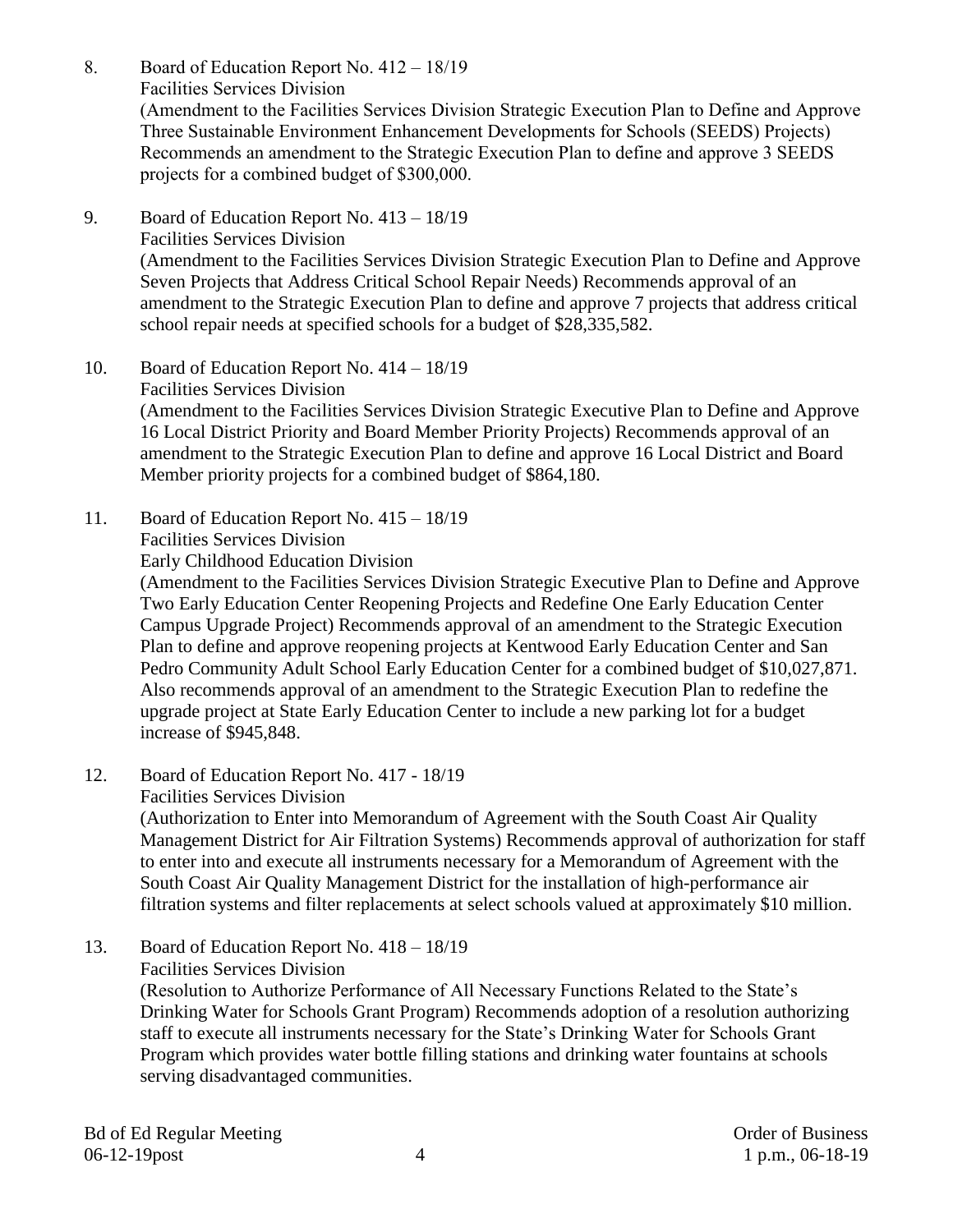- 14. Board of Education Report No. 420 18/19 Facilities Services Division (Donation of \$500,000 from 3568 Motor, LLC for the Benefit of Palms Elementary School) Recommends the acceptance of 1 donation to the District totaling \$500,000 to benefit Palms Elementary School.
- 15. Board of Education Report No. 421 18/19 Accounting and Disbursements Division (Report of Cash Disbursements, Reimbursement of the Controller's Revolving Cash Fund, and Donations of Money) Recommends approval of warrants for things such as salary payments for a total value of \$580,780,169.88; reimbursement of the Controller's Revolving Cash Fund in the amount of \$5,600.00; and the acceptance of 1 donation to the District totaling \$81,265.00.
- 16. Board of Education Report No. 377 18/19 Office of the Chief Financial Officer (Authorization to Renew the Existing Radio Tower Lease at 3690 East Crest Road) Recommends that the Board authorize District staff to extend the existing lease for one year, with 4 one-year renewal options, for the radio tower located at 3690 East Crest Road in Rancho Palos Verdes.
- 17. Board of Education Report No. 430 18/19 Office of the Chief Financial Officer (Adoption of the Superintendent's 2018-19 Final Budget and Fiscal Stabilization Plan) Recommends the adoption of the Superintendent's 2018-19 Final Budget with the indicated budget assumptions and policies; that Budget Services and Financial Planning Division and the Accounting and Disbursements Division be authorized to take necessary actions to implement the provisions of this report; adoption of the Fiscal Stabilization Plan; approval of the spending determinations for funds received pursuant to the Educational Protection Act as specified; and that District staff be authorized to make interfund transfers or temporary borrowings among the District's various funds in accordance with the attached adopted and subsequently modified District budgets and Education Code section 42603.
- 18. Board of Education Report No. 434 18/19 Office of the Chief Financial Officer (Adoption of the 2019-20 Local Control and Accountability Plan (LCAP)) Recommends the adoption of the District's LCAP, allowing the District to demonstrate accountability to meet goals, services, and expenditures to support pupil outcomes and state priorities.
- 19. Board of Education Report No. 436 18/19 Chief Financial Officer (Update of Debt Management Policy) Recommends adoption of the Debt Management Policy with specified changes to the current policy. The Board policy is to review the policy annually to establish formal guidelines for the issuance of debt instruments and other long-term financial obligations.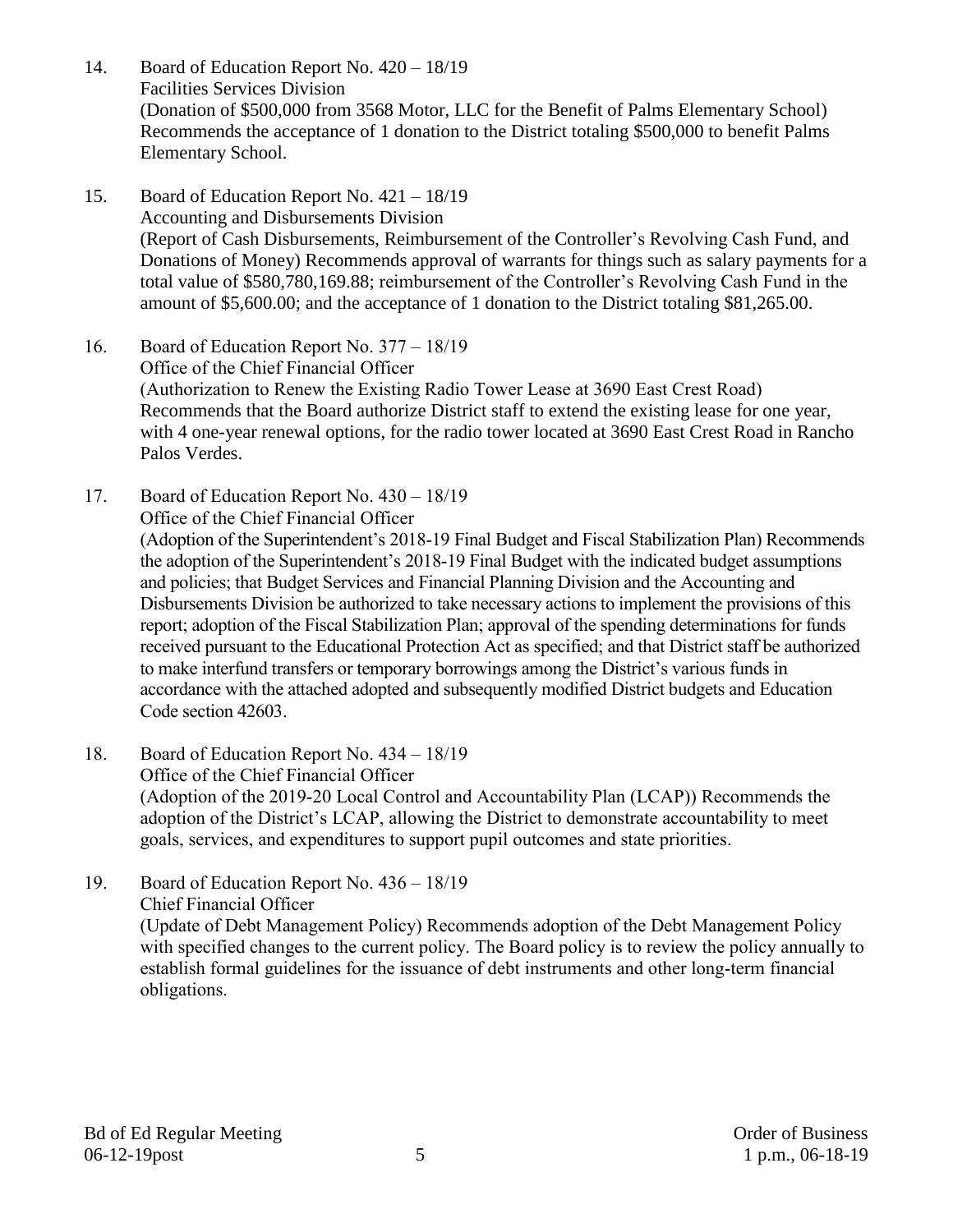- 20. Board of Education Report No. 437 18/19 Office of the Chief Financial Officer (Change to the Certification of Signatures for Fiscal Year 2018-19 and Certification of Signatures for Fiscal Year 2019-20) Recommends approval of the submission of signature for the newly elected Board Member for Fiscal Year 2018-19. Also recommends authorization for the Chief Financial Officer and the Controller to sign warrants on behalf of the District. Further authorizes the Deputy Controller and the Head Accountant be allowed to sign payment vouchers on behalf of the District and approves the submission of signatures for each Board Member to the Los Angeles County Office of Education for Fiscal Year 2019-20.
- 21. Board of Education Report No. 438 18/19 **NOT ON CONSENT** Office of the Chief Financial Officer Office of Labor Relations (Amendment to Contract CalPERS Final Resolution for Amendment to Safety Member Contract) Recommends approval of a final resolution to approve an amendment with the California Public Employees' Retirement System in accordance with the adopted memorandum of understandings with Unit A School Police and Unit H School Police Management related to survivor benefits.
- 22. Board of Education Report No. 402 18/19 Human Resources Division (Routine Personnel Actions) Recommends approval of 3,272 routine personnel actions such as promotions, transfers, leaves, terminations, etc.
- 23. Board of Education Report No.  $403 18/19$  **NOT ON CONSENT** Human Resources Division (Provisional Internship Permits) Recommends approval of the continuing employment of 1 teacher who is employed under the Provisional Internship Permit requirements, allowing the District to continue to staff subject field shortage classrooms.
- 24. Board of Education Report No. 429 18/19 Personnel Commission (Classified Reduction in Force: Authorization of Reduction in Force and for Employee Notices) Recommends authorization for notices to be sent to a specified number of classified employees in specified positions informing them they will be released 60 days after notice in accordance with state law, collective bargaining agreements and applicable court orders.
- 25. Board of Education Report No. 405 18/19 **PUBLIC HEARING** Division of Special Education (Special Education Local Plan Area (SELPA) Annual Budget Plan and Annual Service Plan for the 2019-20 School Year) Recommends adoption of the 2019-20 Annual Service and Budget Plans for Special Education describing the special education programs and services provided to students with disabilities for submission to the California Department of Education.
- 26. Board of Education Report No. 422 18/19 Office of the Inspector General (Fiscal Year 2020 OIG Work Plan) Recommends approval of the Office of the Inspector General's 2020 work plan describing the audits to be undertaken by the office.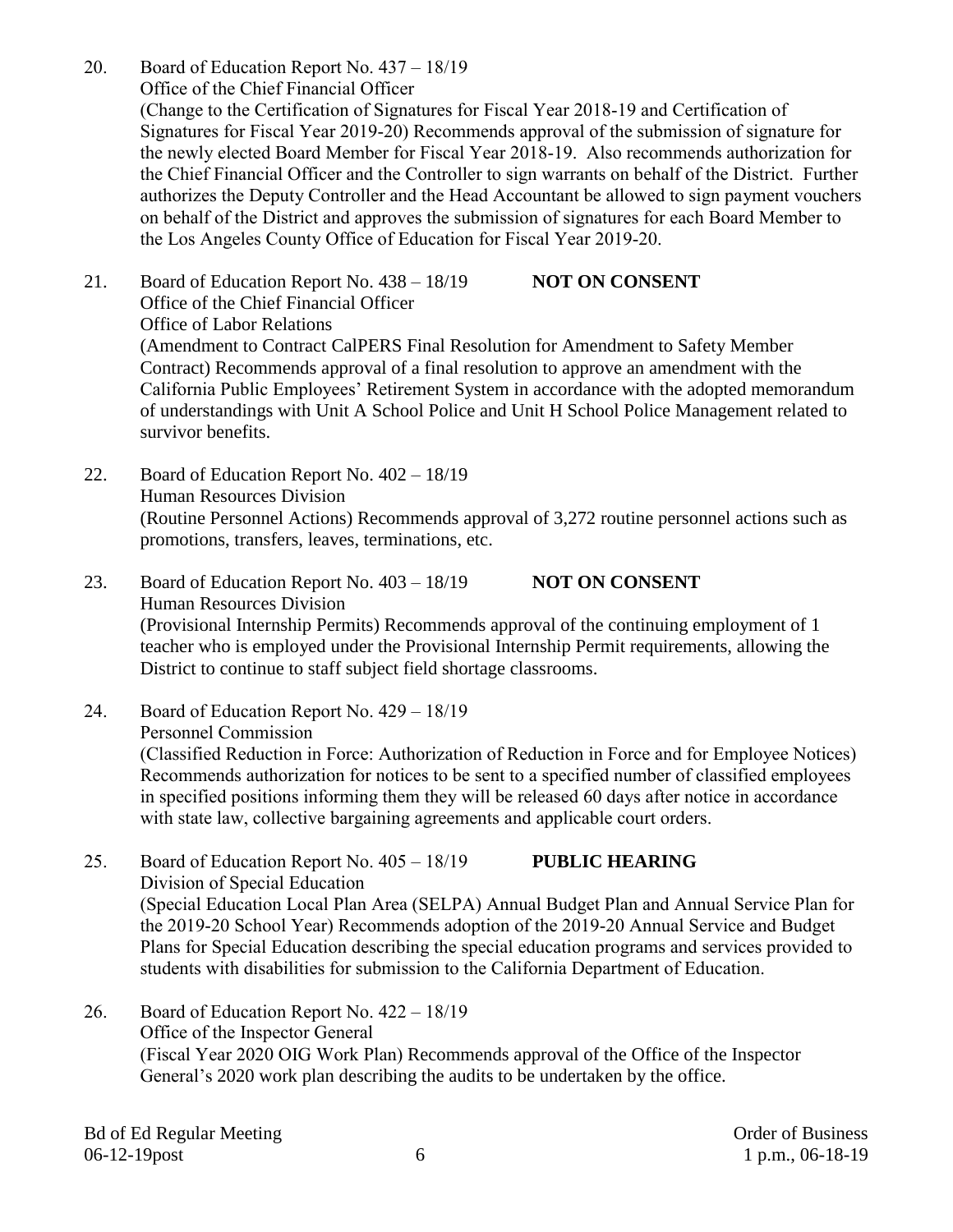- 27. Board of Education Report No. 378 18/19 Division of Instruction Human Resources Division (Submission of 2019-20 Consolidated Application for Categorical Aid Programs) Recommends authorization to submit the 2019-20 Consolidated Application for Funding Categorical Aid Programs to the California Department of Education for an estimated \$394.3 million in funding for state and federal programs; and that the estimated amount be included in the Superintendent's 2018-19 Budget.
- 28. Board of Education Report No. 423 18/19 Student Integration Services Division of Instruction (2018-2019 Alternative Schools of Choice Annual Evaluation) Recommends approval of the Alternative Schools of Choice Annual Evaluation report, which reviews student achievement at each magnet school and magnet center.
- 29. Board of Education Report No. 427 18/19 Student Integration Services Division of Instruction (Establishment of 20 New Magnet Programs Scheduled to Open 2020-21) Recommends establishment of 20 new magnet programs at specified sites for the 2020-21 school year for a total approximate cost of \$10.2 million.
- 30. Board of Education Report No. 433 18/19 Division of Instruction Federal and State Education Programs (2019-20 Local Control and Accountability Plan (LCAP) Federal Addendum) Recommends the approval of the submission of the attached LCAP Federal Addendum to the State Board of Education to meet a requirement to allow the District to receive approximately \$394 million of Title I, Title II, Title III, and Title IV federal funds.
- 31. Board of Education Report No. 453 18/19 Office of the Board Secretariat (Independent Analysis Unit Semi-Annual Work Plan for Summer-Fall 2019) Recommends approval of the Independent Analysis Unit's 2019-20 work plan describing major studies that will be undertaken, other expected tasks, possible topics for future study and the division of time dedicated to the work.

#### **Board Member Resolutions for Action**

32. Mr. Okeke - Supporting A Universal Dress Code Policy for all Middle and High Schools in the Los Angeles Unified School District (Res-032-18/19) (Postponed from Previous Meetings)

Whereas, The Los Angeles Unified School District aims to support gender equality among its students and staff;

Whereas, The District leaves the establishment of school dress codes up to individual school sites and therefore lacks a universal, gender-neutral dress code policy;

Bd of Ed Regular Meeting **Dragular** Meeting **Order of Business** Order of Business 06-12-19 post 1 p.m., 06-18-19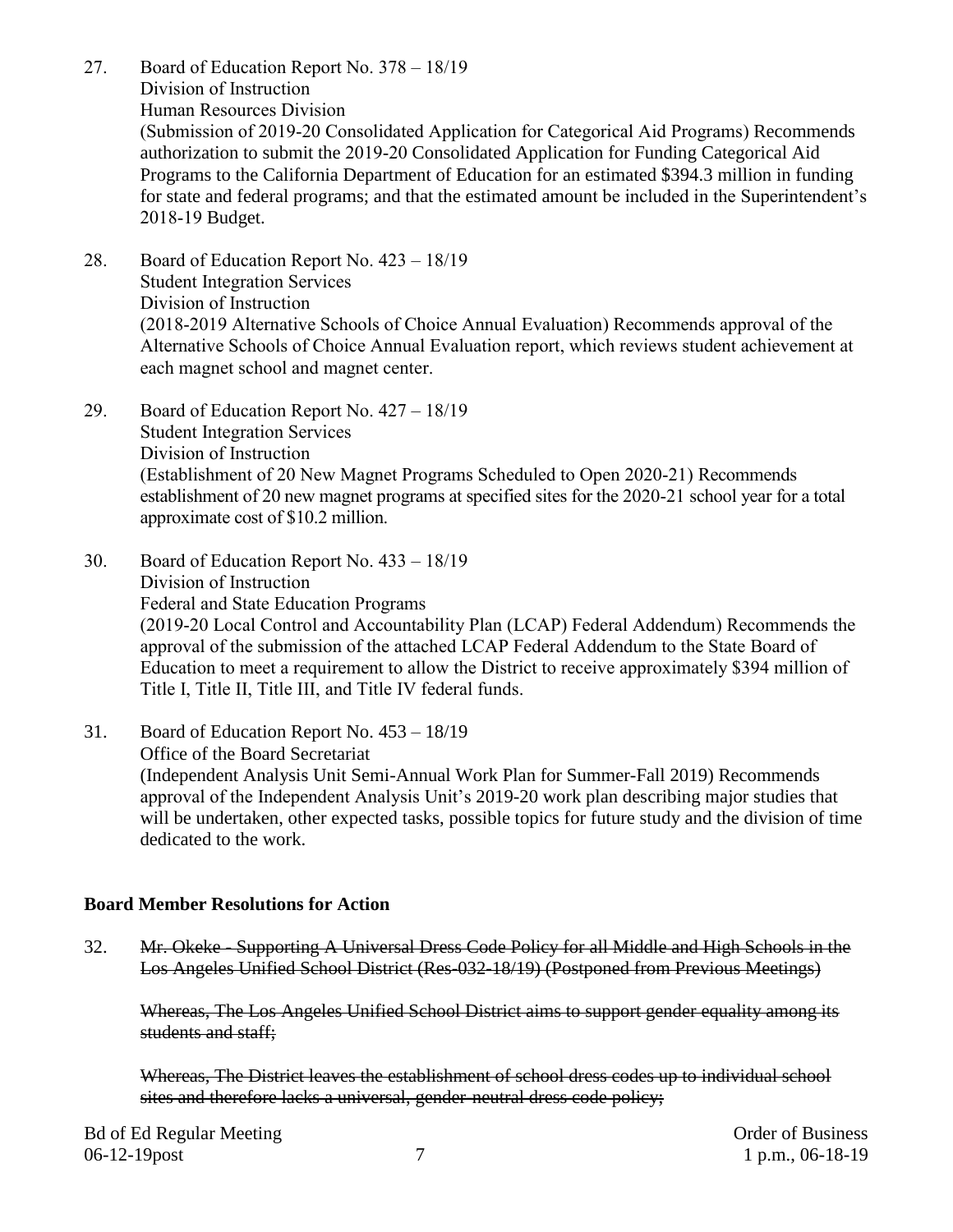Whereas, The District must intervene where necessary to ensure that every student is treated equally and with respect to their race, gender, sexual orientation, religion, class, opinions, size, income, and immigration status;

Whereas, The lack of a universal dress code leaves room for transgender gender nonconforming, and non-binary students to be marginalized;

Whereas, Many students, usually female and of color, are faced with discriminatory dress code enforcement policies that perpetuate shaming and the objectification of these students;

Whereas, Many school dress code policies promote Eurocentric notions of acceptable attire, punishing clothing and hair styles that stray from those notions—particularly styles embraced by black and brown students:

Whereas, Discriminatory dress code policies have an adverse effect on learning and communicate that young wxmen's bodies are inherently sexual, provocative, dangerous, and that harassment is inevitable;

Whereas, We must not burden female students with the sexual impulses of their male counterparts;

Whereas, Evanston Township High School in Evanston, Illinois has created and adopted a dress code that supports equitable educational access and does not reinforce gender or sexuality stereotypes, embodying restorative enforcement practices as well as creating a safe, inclusive academic environment;

Whereas, Students demand greater agency over their bodies and what they decide to wear; and

Whereas, Students desire a progressive dress code that is empowering and mindful of their rights; now, therefore, be it

Resolved, That the Los Angeles Unified School District establish a committee of students, teachers, school site administrators, and District staff from the Offices of Operations, Human Relations, Diversity and Equity, and the General Counsel to create a universal, gender-neutral, progressive dress code policy for middle and high schools based on the framework of the Evanston Township High School Student Dress Code and formally adopt the code no later than August of the 2020-2021 school year;

Resolved further, That the Evanston Township High School Student Dress Code is to serve only as a model and the committee be charged to produce a dress code policy that is acclimated to the unique characteristics of the District;

Resolved further, That the committee will define in clear, specific terms the philosophical values and goals of the dress code, what students must wear (i.e. shoes), what students may wear, what students may not wear, and how the dress code is to be enforced including restorative ways to address dress code violations;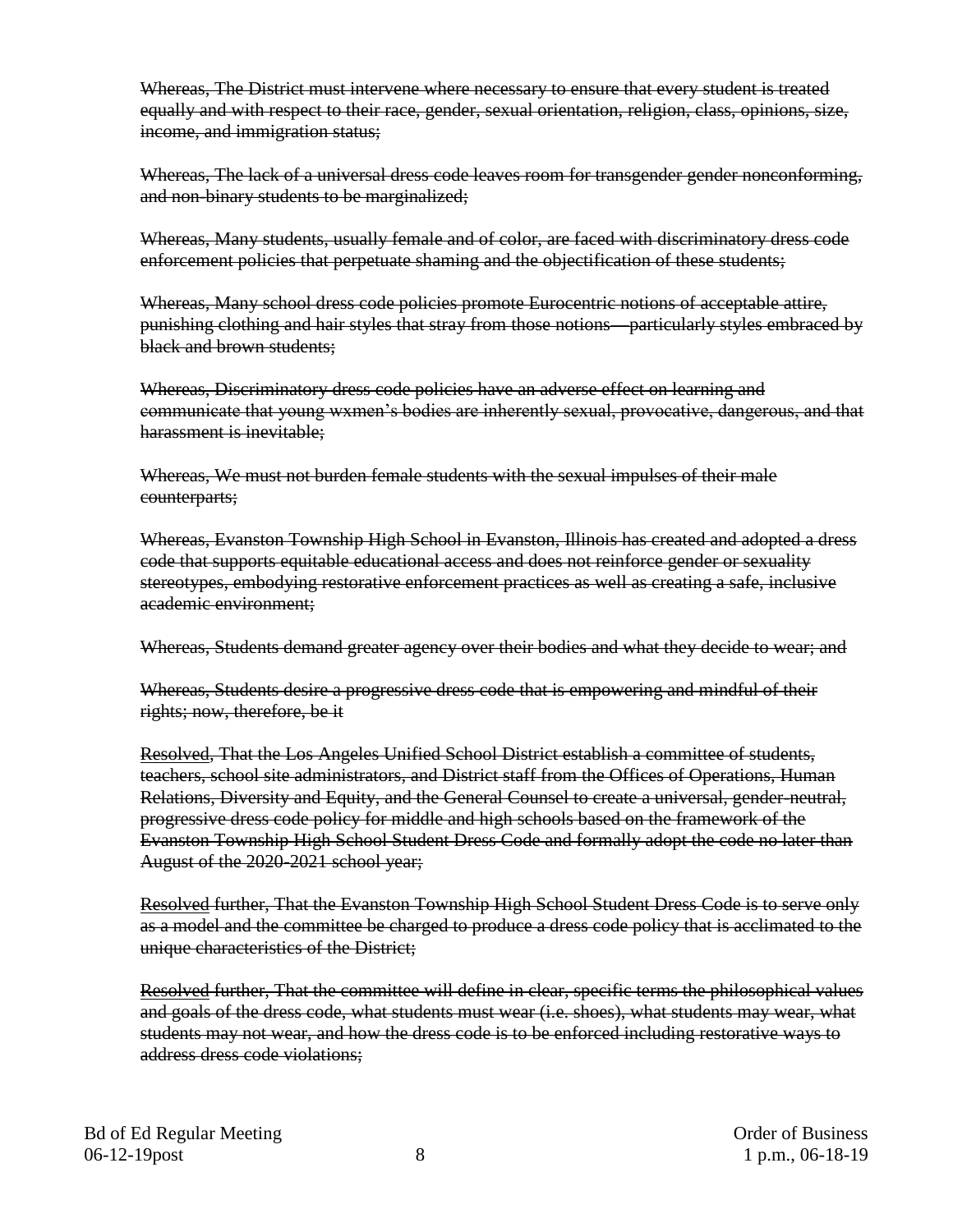Resolved further, That the new dress code will not promote culturally specific attire, but prioritize student safety, well-being, egalitarianism, and inclusivity;

Resolved further, That the committee established by the District will represent persons that identify as: male, female and members of the LGBTQ+ community, with specific attention to the latter two;

Resolved further, That the District's Office of Human Relations, Diversity and Equity will instruct teachers and school-site administrators on how to enforce the new dress code policy using restorative practices that do not objectify, demean, or degrade students;

Resolved further, That school sites may submit further restriction to their Local District Superintendent or their designee for approval; however, these restrictions may only pertain to safety as it relates to gangs;

Resolved further; That additional restrictions submitted by school sites to ensure safety must be outlined in clear, detailed terms and must be implemented in the same restorative manner as the universal code;

Resolved further, That the school sites' added restrictions will not seek to restrict the wearing of urban outfits and styles but only restrict students from wearing clothing styles, symbols, or article that pose a threat to the safety of the school site at-large;

Resolved further, That the Superintendent further direct the Office of Human Relations, Diversity and Equity to be fully accessible to students and parents to address dress code policy concerns and conflict that may arise after implementation;

Resolved further, That the District will continue to honor every student and their families' right to opt out of a school site's established uniform policy without retaliation by actively informing parents and students of the aforementioned right; and, be it finally

Resolved, That the Governing Board of the Los Angeles Unified School District will be provided an update with a framework for implementation on June 18, 2019.

### **Substitute Resolution**

Mr. Okeke—Supporting an Expanded and Identity-Affirming Dress Code Policy for all Schools in the Los Angeles Unified School District (Res-032-18/19) (Postponed from Previous Meetings)

Whereas, The Los Angeles Unified School District aims to support equality among its students and staff;

Whereas, The District's existing dress code policy recognizes attire as a protected form of expression of personal identities and ideas;

Whereas, The District specifies that all dress codes be gender-neutral, which means that students many not be restricted from wearing attire that is traditionally associated with another gender;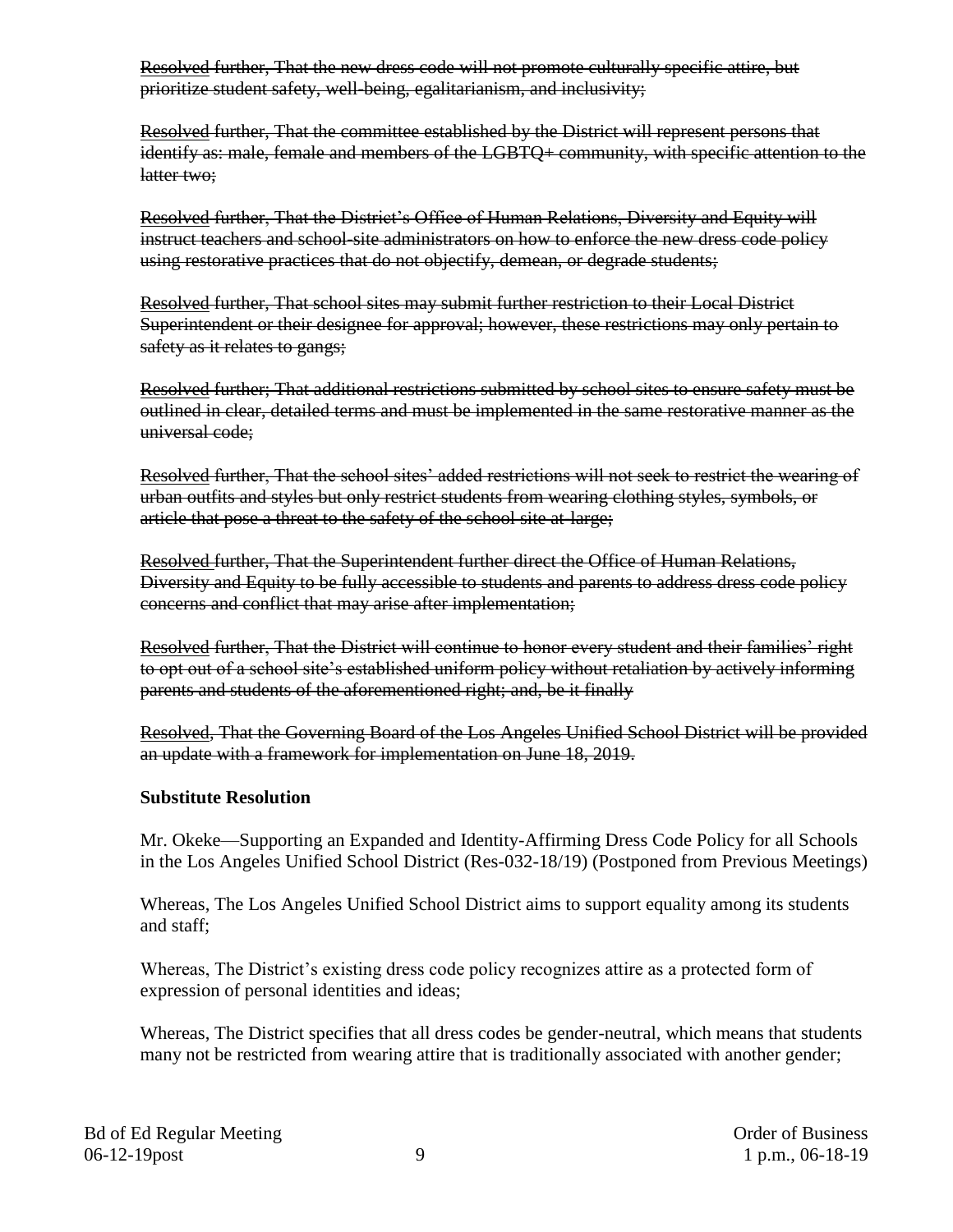Whereas, The District leaves the establishment of school dress codes up to individual schools with the expectation that schools adhere to District guidelines, unless there is a compelling reason, such as attire that promotes gang affiliation or intergroup conflict;

Whereas, When establishing their own dress codes, many schools, nevertheless, do impose guidelines that are more restrictive than those recommended by the District;

Whereas, The District must intervene when necessary to ensure that dress code policies are affirming of and reflect the District's support of all students, regardless of their race, ethnicity, culture, sex, gender identity, gender expression, sexual orientation, religion, class, opinions, body size, income, disabilities, and immigration status;

Whereas, Dress code policies disproportionately regulate feminine expression, particularly that of Black/African American womxn and gender diverse and non-binary students;

Whereas, Discriminatory dress code policies have an adverse effect on learning and communicate that womxn's bodies are inherently sexual, provocative, dangerous, and that harassment is inevitable;

Whereas, We must not burden femxle students with the responsibility of managing the sexual impulses and distractibility of their peers;

Whereas, Students demand greater agency over their bodies and what they decide to wear; and

Whereas, Students desire a progressive dress code that is empowering, mindful of their rights and affirming of their identities; now, therefore, be it

Resolved, That school dress codes will recognize culturally specific attire and prioritize student safety, well-being, egalitarianism, and inclusivity;

Resolved further, That schools partner with students representing the broad school community to ensure that the enforcement of the dress code is restorative and not punitive, and has appropriate restrictions for bona fide safety reasons including gang affiliation and intergroup conflicts;

Resolved further, That school sites may submit unique restrictions to their Local District Superintendent or their designee for approval;

Resolved further, That added restrictions will not seek to restrict the wearing of urban outfits or styles but only limit clothing styles, symbols, or articles that pose a reasonable threat to the safety or operations of the school site;

Resolved further, That the Superintendent direct the Office of Human Relations, Diversity and Equity to be available to students and parents and guardians regarding dress code policy concerns and conflicts that were not addressed effectively at the school site;

Resolved further, That the District will continue to honor every student and their families' right to opt out of a school site's established uniform policy without retaliation by actively informing students and parents/guardians of the aforementioned right;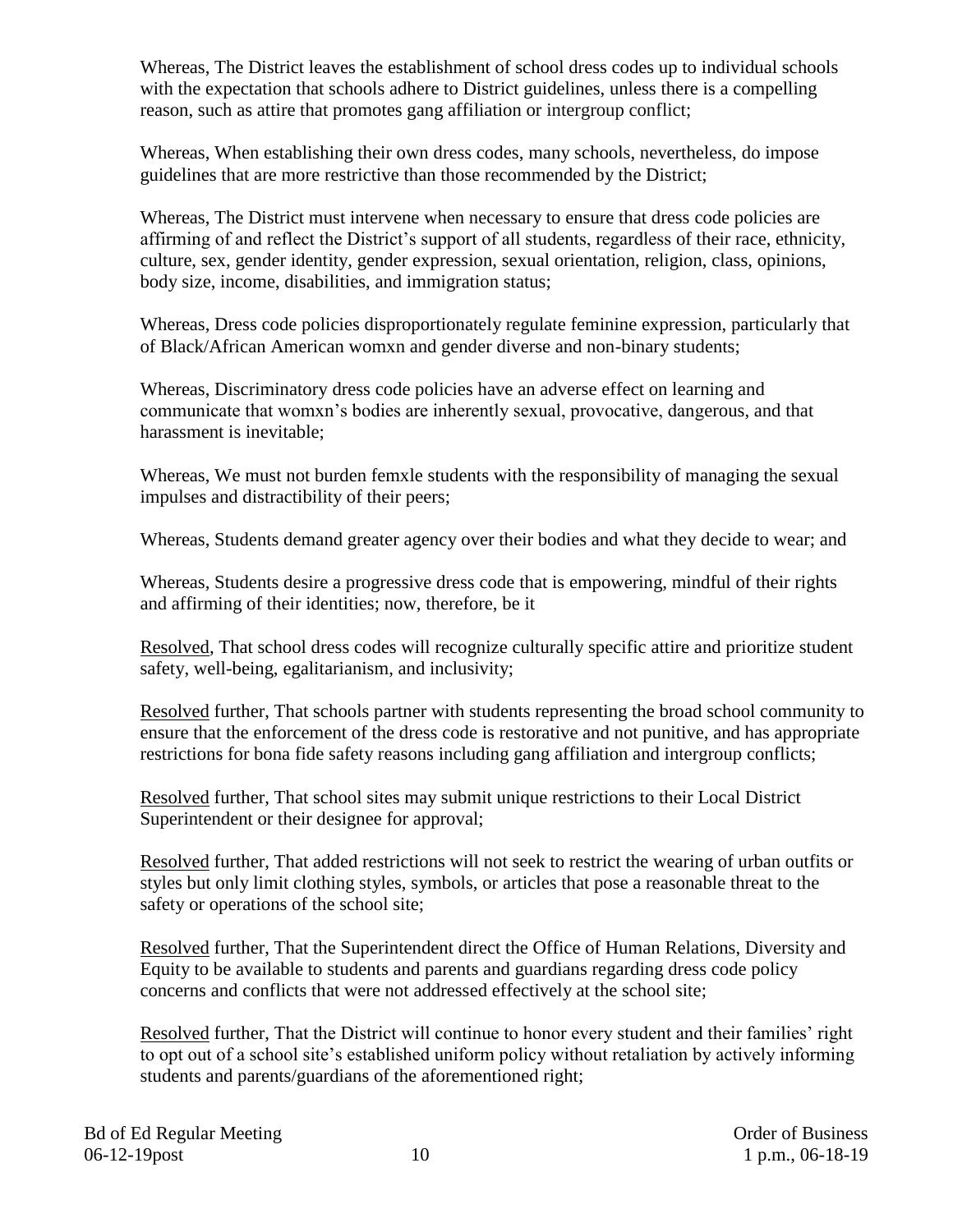Resolved further, That the District will communicate with all principals at the beginning of the 2019-20 school year, reminding them of the expectation that all dress codes are nondiscriminatory and must abide by BUL-6494 Student Dress Codes/Uniforms;

Resolved further, That Office of Human Relations, Diversity and Equity will review the existing District BUL-6494 Student Dress Codes/Uniforms to ensure that it is affirming of sexual and gender diversity, religious expression, allows for protected expression, urban styles, and students' preferences for attire, within the safety guidelines of the schools at-large;

Resolved further, That the District will share the revised dress code policy with principals with the instruction to review their dress codes in light of the revised policy and with input from students representing the school community; and, be it finally

Resolved, That the Governing Board of the Los Angeles Unified School District will be provided an update with a framework for implementation in January 2020.

33. Mr. Schmerelson, Dr. McKenna, Mr. Melvoin - Protecting Our Children from Preventable Gun Violence (Res-046-18/19) (Noticed May 21, 2019)

Whereas, The Los Angeles Unified School District is the second largest school district in the nation, enrolling approximately 625,000 Pre-K–12 students at approximately 1,100 school sites;

Whereas, District schools continue to be safe havens for our students and school safety continues to be one of the Governing Board of the Los Angeles Unified School District's highest priorities;

Whereas, School shootings have become an all-too-frequent occurrence in modern America. From 2012 and the shooting at Sandy Hook Elementary School which claimed the lives of 20 first graders, through 2017, the Gun Violence Archive counted 251 shootings at K-12 schools in the United States. In that time, over 350 people were shot and 120 died;

Whereas, Unsecured guns pose a special risk to children - kids as young as three years old are strong enough to pull a trigger. Data from the Centers for Disease Control and Prevention indicates that from 1999 through 2017 (the most recent year available), an average of 65 children less than 15 years of age were unintentionally shot and killed each year in the U.S.;

Whereas, In California, from 1999 through 2017, each year an average of 27 children under the age of 18 have died by suicide with a gun. Most often the gun used in youth suicide belongs to a parent or family member;

Whereas, The Children's Firearm Safety Alliance, which tracks incidents of children under the age of 18 who have unintentionally shot themselves or others, found that in 2017 in the U.S., 364 children under the age of 18 unintentionally pulled the trigger of a gun, injuring themselves or someone else; 132 children died as a result of their injury and 16 of those shot were adults. Year to-date (as of April 22, 2019), children under the age of 18 unintentionally injured or killed 70 people with a gun;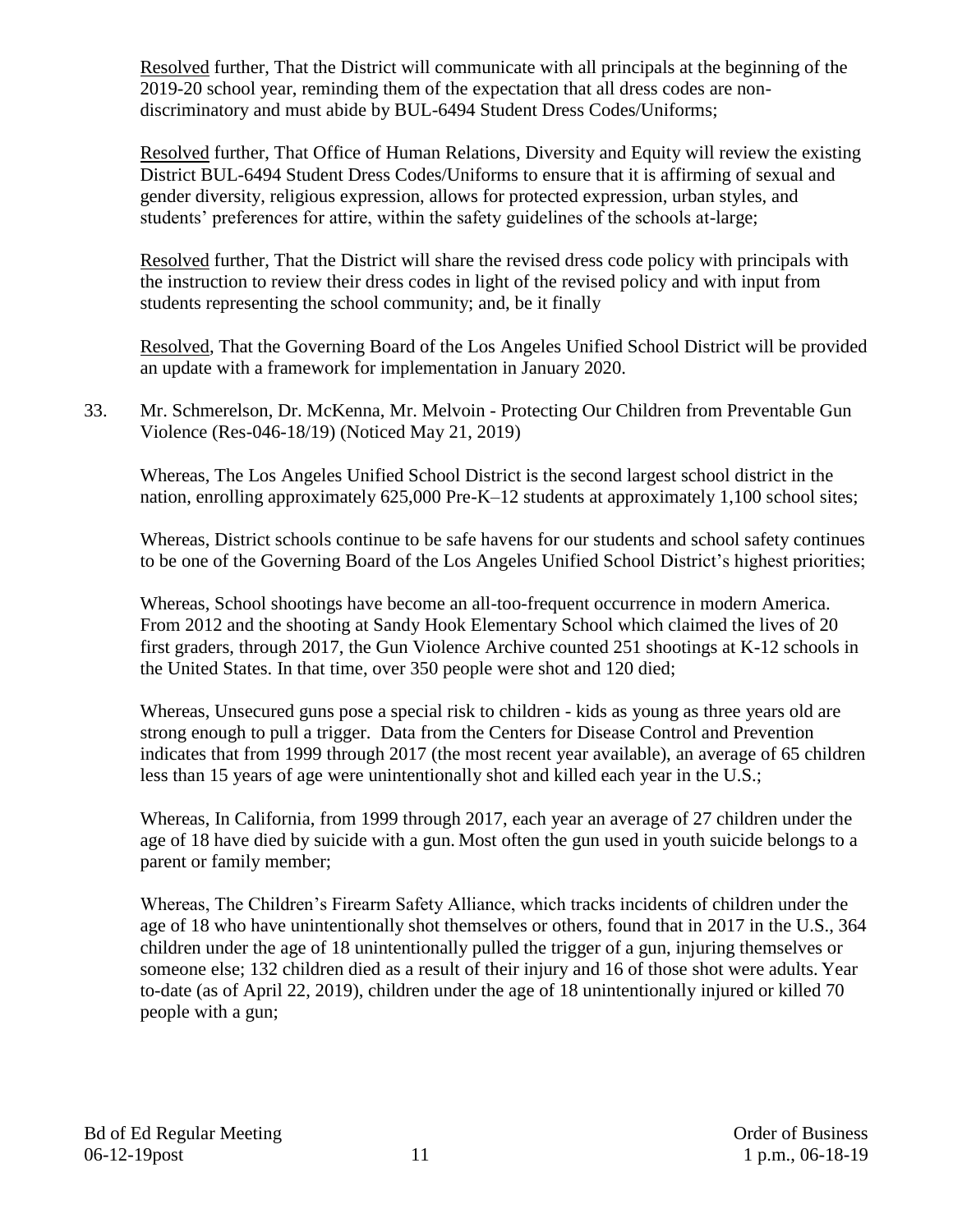Whereas, Nearly 70 percent of student shooters gained access to a lawfully purchased gun from their residence or the residence of a relative; 87 percent of kids know where their parents' guns are kept and 60 percent have handled them; over 80 percent of teens who commit suicide with a gun used one that belonged to someone in their home; and guns are the third leading cause of death for kids;

Whereas, District schools are required to comply with California Education Code Section 32280- 9, which mandates the preparation of school safety plans;

Whereas, These plans address violence prevention, emergency preparedness, traffic safety and crisis intervention;

Whereas, The District has committed to maximizing school safety by Integrated Safe School Plans at every school, creating the School-Wide Positive Behavior Intervention and Support (SWPBIS) Task Force and integrating emergency, crisis and threat assessment teams to ensure a safe school environment at every school site;

Whereas, Keeping students, teachers and staff safe from the threat of gun violence should be the responsibility of all adult stakeholders at each of our school sites;

Whereas, In light of the mass shooting at Marjory Stoneman Douglas High School in Parkland, Florida, Los Angeles City Attorney Mike Feuer assembled a Blue Ribbon Panel on School Safety that was charged with examining, evaluating, and recommending ways to enhance the significant efforts by the District to keep students safe from violence, particularly gun violence;

Whereas, The Blue Ribbon Panel, composed of experts and leaders from a wide array of fields, discussed access to firearms, student mental health on and off campus, the reporting and investigation of threats, safety in the neighborhoods surrounding schools, school security procedures and the design of safe schools among other issues;

Whereas, Approximately 20 percent of adults in California possess a firearm, and state and local law criminalizes unsafe storage of firearms where minors may be present, and gun stores are required to post flyers that set forth safe storage requirements, there are no dedicated resources for educating adults about safe storage of firearms;

Whereas, A major recommendation of the Blue Ribbon Panel is for the District to establish policies and practices to better educate parents and guardians about gun storage requirements and the enforcement of gun storage laws; and

Whereas, In order to continue with preventative measures to increase school safety we must act now; now, therefore, be it

Resolved, That the Governing Board of the Los Angeles Unified School District directs the Superintendent and staff to assist school administrators in updating their Integrated Safe School Plan to include materials and training videos on detection and prevention of gun violence and safe gun storage;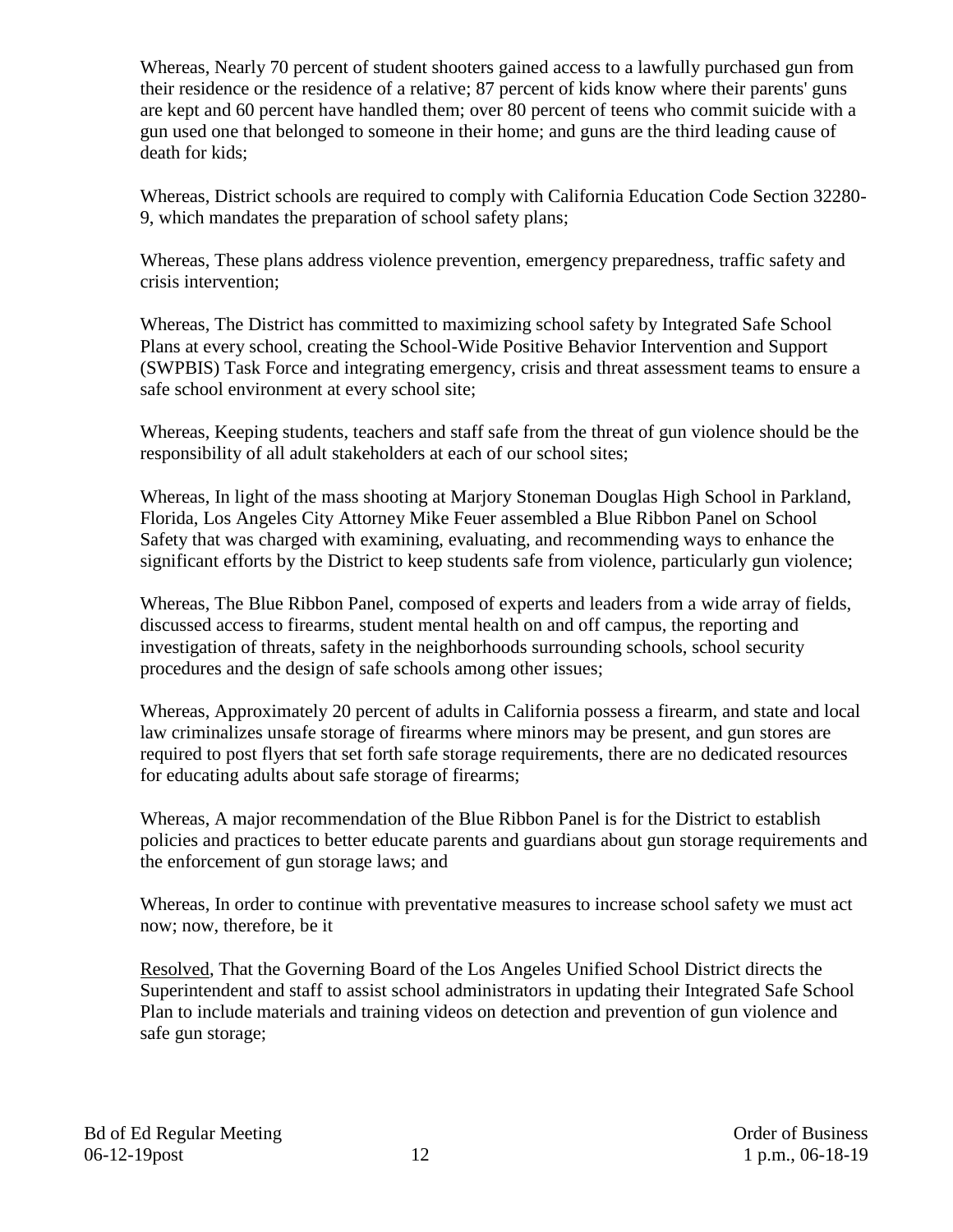Resolved further, That the Board directs the Superintendent and staff to update the Student Handbook to include information about parents' legal duties to safely store firearms;

Resolved further, That the Board directs the Superintendent to create an appropriate letter, in English and Spanish, to parents and guardians that explains the importance of safe gun storage and the legal obligations to protect minors from negligent gun storage, to be included in annual registration materials at each school site, and requiring a signature acknowledging awareness of safe gun storage responsibilities; and, be it finally

Resolved, That the Board and the Superintendent will continue to work with local law enforcement agencies, health agencies and non-profits to collaborate and increase efforts to inform District parents of their duty to safely store firearms in their homes.

34. Ms. Gonez, Ms. García, Mr. Melvoin - All Means All: Enhancing Supports and Resources for Our LGBTQ+ Students (Res-048-18/19) (Noticed May 28, 2019)

Whereas, At least seven percent of youth in the United States identify as lesbian, gay, bisexual, transgender, queer, questioning, intersex, asexual, gender nonconforming, gender fluid, and gender nonbinary (LGBTQ+);

Whereas, The Los Angeles Unified School District prides itself on its diversity and inclusiveness, providing safe and welcoming spaces for students, regardless of race, ethnicity, national origin, language, disability status, gender expression or identity, and sexual orientation;

Whereas, The District has a long record of affirmative support for LGBTQ+ students, families, and the broader community, including the annual Out for Safe Schools campaign which is a districtwide public relations campaign occurring in the month of October that aims to increase the visibility of our support for LGBTQ+ students, staff and families;

Whereas, The Governing Board of the Los Angeles Unified School District has passed numerous resolutions in order to highlight the contributions of the LGBTQ+ community and ensure our schools provide safe climates for all students, regardless of gender identity, expression, and sexual orientation, such as Increasing Supports for LGBTQ+ Students, Their Families and Schools (Res-048-17/18), Celebrating and Affirming Our Students and Families with Pride Month 2017 (Res-095-16/17), and Celebrating National Coming Out Day, Building Allies for Safe Schools (Res-004-15/16);

Whereas, Tragically, youth identifying as LGBTQ+ are overrepresented in the populations of youth experiencing homelessness, youth who are the victims of bullying, and youth who have attempted or died as a result of suicide;

Whereas, Every school district, including ours, must continue to do more to ensure our LGBTO+ youth have the supports and resources they need to achieve academically and feel socioemotionally, mentally, and physically safe at school; now, therefore, be it

Resolved, That the Governing Board of the Los Angeles Unified School District proclaims and commemorates June as LGBTO+ Pride Month, October 11<sup>th</sup> as National Coming Out Day, October  $17<sup>th</sup>$  as Spirit Day, November 20<sup>th</sup> as Transgender Day of Remembrance, and April 12<sup>th</sup> as Day of Silence to honor the contributions to the LGBTQ+ community;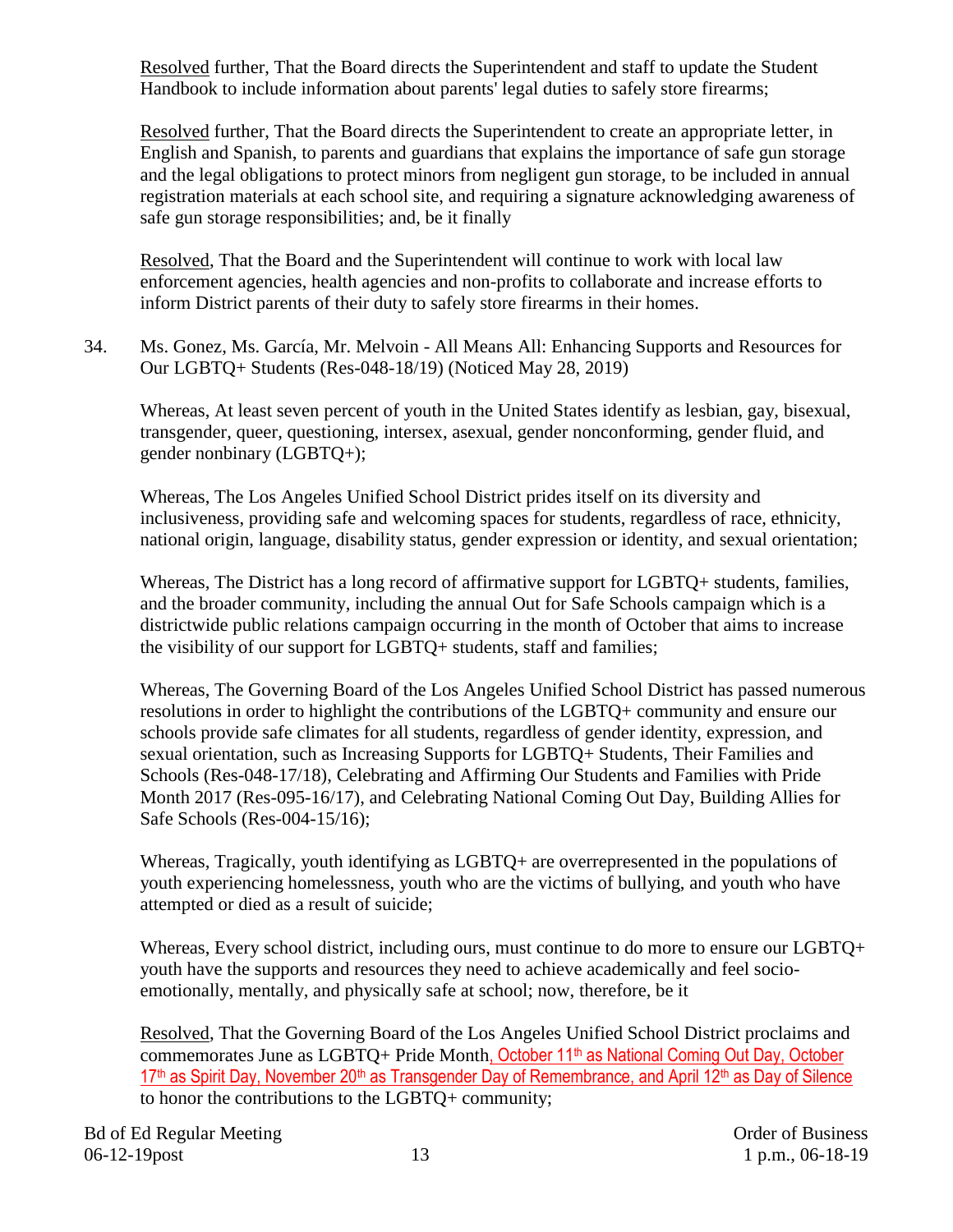Resolved further, That the Board encourages all schools to incorporate lessons on the LGBTQ+ community in instruction and hold other commemorative activities in honor of Pride Month during the month of in June and LGBT History Month in October 2019, as well as during the abovementioned commemoration days;

Resolved further, That the District will publicize the Out for Safe Schools Campaign by providing posters, staff badges, and other inclusive materials to schools;

Resolved further, That the Board directs the Superintendent to:

(A) Update the all-gender restroom reference guide, Sex-Specific and All-Gender Single and Multiple-User Restrooms (REF-6799.0), so that it is aligned with the restroom accessibility section of the Gender Identity and Students – Ensuring Equity and Nondiscrimination (REF-6224.2) policy bulletin to ensure that all-gender restrooms are truly accessible and not simply available for all students who would prefer to use them, accounting for issues such as the loss of instructional time that students may experience due to the location of an all-gender restroom;

(B) Ensure that training is provided to all relevant certificated and classified school site staff, especially front office staff, on the all-gender restroom Gender Identity and Students – Ensuring Equity and Nondiscrimination policy, including a presentation on the reference guide at every Local District a principals' meeting in each Local District and to all school-based staff, as feasible, before the start of the 2019-2020 school year;

(C) Ensure that, in all upcoming comprehensive modernization projects, more than one allgender restroom is made available at secondary all schools with the aim of providing an allgender restroom in every main instructional building, to the extent feasible;

(D) Establish partnerships with institutions of higher education and non-profit organizations serving LGBTQ+ youth to:

- (i) Collect data, through methodologies such as valid and reliable survey instruments and student focus groups, to analyze student perceptions of all-gender restroom accessibility on District secondary school campuses including issues such as loss of instructional time, analyze the extent to which LGBTQ+ students are experiencing bullying at District schools, including affiliated and independent charter schools, and other relevant questions using nonbinary language;
- (ii) Provide such data and policy recommendations to the District so that relevant policies and programs can be updated and improved regularly, as needed; and
- (iii) Provide resources, instructional materials, and high-quality professional development to ensure that LGBTQ+ students are physically, socio-emotionally, and mentally safe at all District schools; and
- (iv) In partnership with students and other key stakeholders, create and establish a schoolwide Anti-Bullying Awareness Pilot Program at a select number of District schools, to provide comprehensive, culturally and linguistically responsive education and training to students, families, educators, and school staff to better understand how to meet unique needs of our LBBTQ+ students, taking into account intersectionality, providing peer to peer learning opportunities, and publicizing resources for families.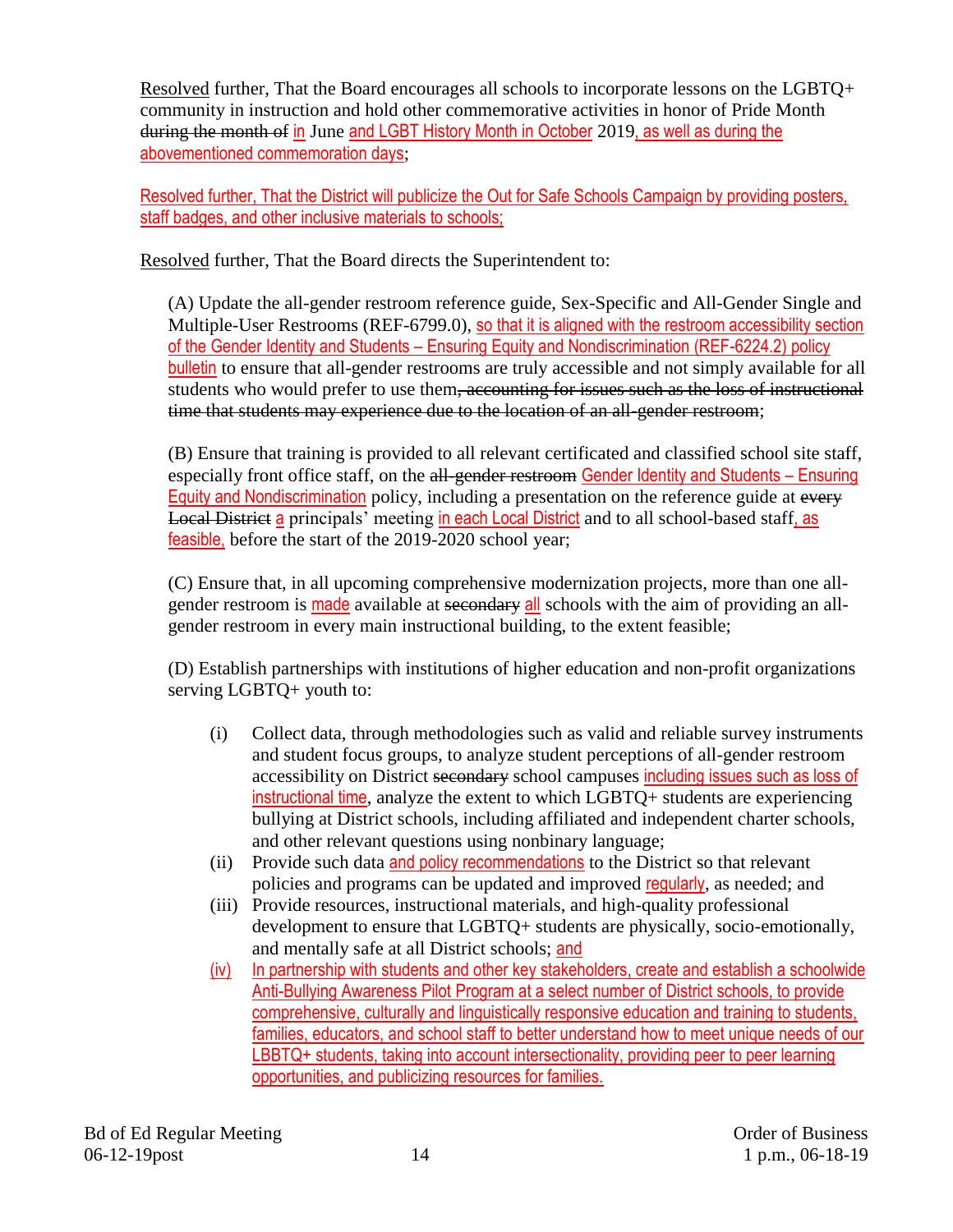(E) Assess the District's implementation of SB48, the FAIR Education Act and explore ways to ensure that diversity and inclusion is better reflected across K-12 curriculum, including in the elementary grades;

(F) Ensure that in District's implementation of the updated health education framework, once approved by the State Board of Education, any new curriculum to be adopted includes LGBTQ+ specific sex education for students in District secondary schools; and, be it finally

Resolved, That the Board directs the Superintendent to provide a summary with progress updates in 60 days through a comprehensive Board informative.

35. Ms. García, Ms. Goldberg, Ms. Gonez - Advocating for College Access, Success, and Equity for All Los Angeles Unified School District Graduates (Res-051-18/19) (Noticed June 11, 2019)

Whereas, The California State University (CSU) Quantitative Reasoning Task Force and the Academic Senate for the CSU have put forth a resolution that proposes to add a fourth year of math/quantitative reasoning to the A-G college preparatory requirements as part of freshman eligibility for students entering in Fall 2023 (or 2024);

Whereas, The CSU Board of Trustees is expected to review the proposal during the July 23-24, 2019 meeting;

Whereas, The Los Angeles Unified School District serves over half a million students, 80 percent of whom are Latinx, Black, Filipino, and Native American;

Whereas, The District is fully committed to ensuring college access for its ethnically diverse student body by improving the percent of graduates eligible to attend California public colleges and universities;

Whereas, The District is proud of the tremendous work it is undergoing, and has undergone for over a decade, to make the A-G curriculum the default curriculum for all students and this proposed expansion of CSU admissions requirements is unreasonable and will stymy progress;

Whereas, District high school graduates have been subjected to additional barriers for admissions to the CSU system, including higher grade point averages and higher standardized test scores because of competition over too few seats for eligible students at CSU campuses, and this proposed expansion would only make it more difficult for our students to gain admission;

Whereas, The CSU effort is lacking in broad-scale consultation with K-12 school districts and ignores the real challenges of limited quantitative course offerings and teachers required to meet such a requirement;

Whereas, The preparation of students for college is under the purview of secondary institutions and should be done to ensure equity per the California Education Code and not the admissions policy;

Whereas, This proposal is moving forward in the absence of evidence that clearly articulates why this change is necessary, and it lacks definitive evidence that four years of math directly improves CSU student success and

Whereas, The CSU proposal lacks evidence indicating that it will not pose a disparate impact on underrepresented students;

Bd of Ed Regular Meeting **Dragular** Meeting **Order of Business** Order of Business 06-12-19 post 15 1 p.m., 06-18-19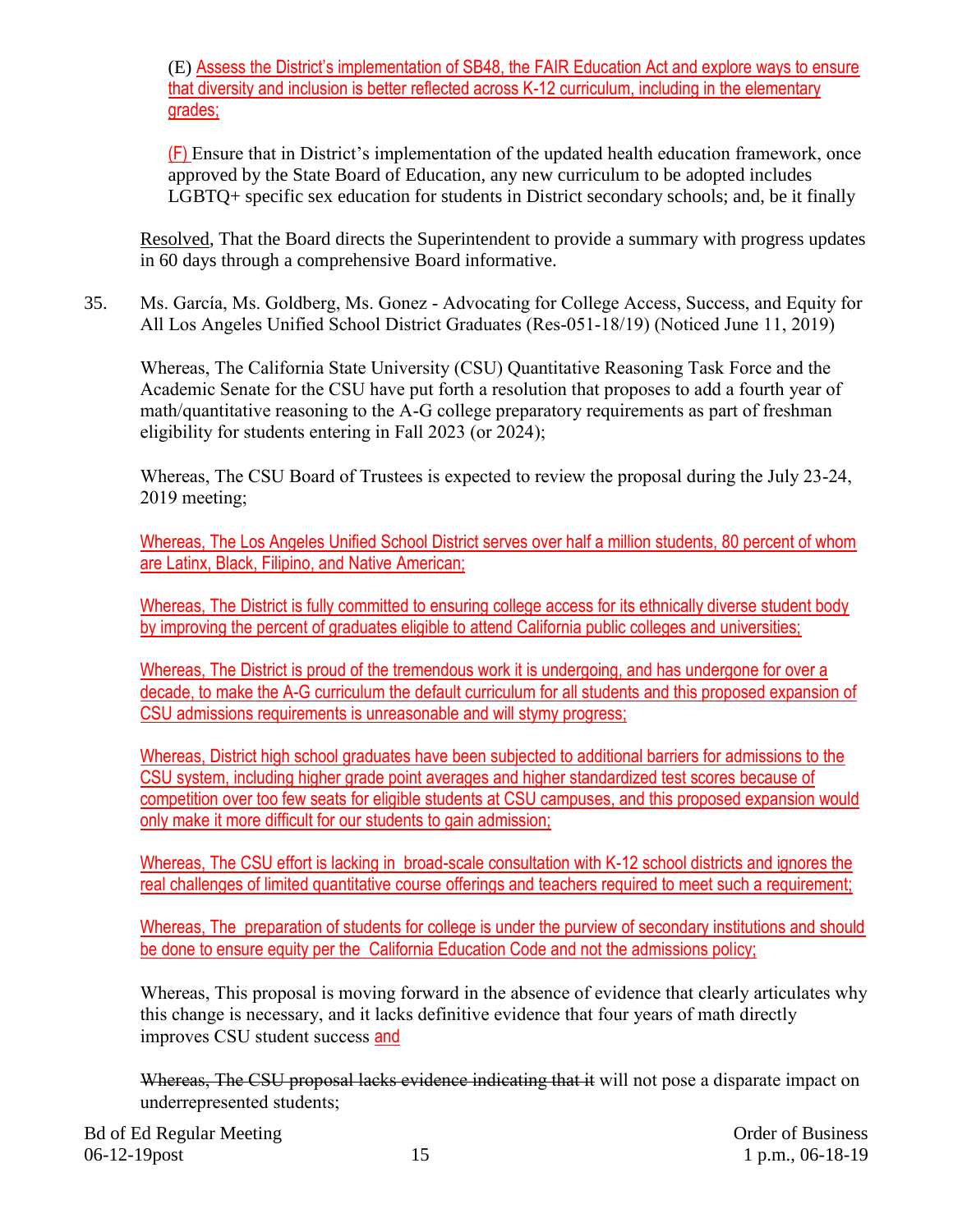Whereas, College and universities have historically used math to predict student success in college-level courses, leading to a disparate impact on Black, Latinx, and Native American students who are, in effect, disproportionately placed in remedial courses, have less access to credit-bearing college-level coursework, and less access to earn a college degree;

Whereas, Students who take advanced math courses do tend to perform well in college, but research shows this effect is tied to other factors, like race and income;

Whereas, The addition of a fourth year of mathematics/quantitative reasoning to the CSU admission requirements for first-year incoming students will further exacerbate barriers to accessing the CSU system among Los Angeles Unified School District graduates by disproportionately harming students of color in under-resourced high schools that do not offer a fourth year of math;

Whereas, The District is fully committed to ensuring college access by increasing the percentage of graduates eligible to attend California public colleges and universities;

Whereas, The District is fully committed to working in partnership with the CSU and other postsecondary institutions to make a variety of high-quality math courses available to students in their junior and senior year; and

Whereas, The District has inadequate funding being that California ranks 44th in education spending; now, therefore, be it

Resolved, That the Governing Board of the Los Angeles Unified School District calls upon the CSU Chancellor and Board of Trustees to honor its commitment to encourage and provide be the "People's University" by providing access to an excellent education;

Resolved further, That the Board formally opposes the passage and adoption of the a CSU proposal to change its admission freshman eligibility requirements to add a fourth year of math/quantitative reasoning and urges the CSU Board of Trustees to vote against this proposal that would further exacerbate access challenges for District graduates; and, be it finally

Resolved, That the Board will express this opposition through submission of a letter to the CSU Chancellor and the Board of Trustees.

36. Ms. García, Ms. Gonez, Ms. Goldberg, Mr. Okeke - Successful School Climate: Safe, Respectful, and Learning for All! (Res-052-18/19) (Noticed June 11, 2019)

Whereas, Los Angeles Unified School District is committed to achieving 100% graduation and is responsible for creating a safe and nurturing learning environment for all students;

Whereas, Every student has the right to be educated in a safe, respectful, and welcoming learning environment;

Whereas, There is overwhelming community agreement that the current random search policy using wanding is flawed and ineffective as opposed to the individualized searches conducted by welltrained school personnel when there is reasonable suspicion searches; now, therefore, be it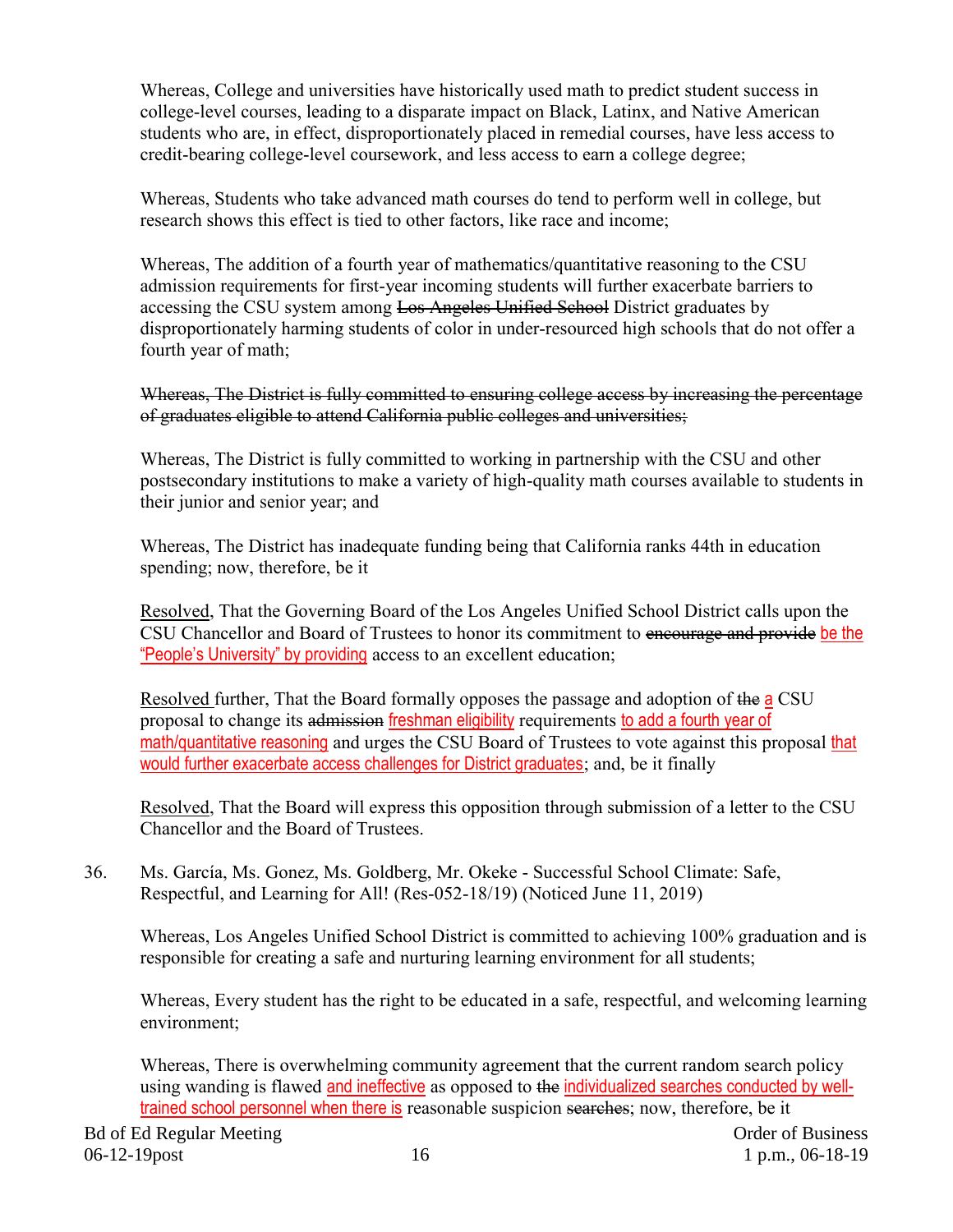Resolved, That the Governing Board of the Los Angeles Unified School District request that the Superintendent propose an alternative policy that sunsets the current random search wanding policy by July 1, 2020; and, be it finally

Resolved further, That the consultation and collaboration of the alternative policy include external community advocates as well as internal stakeholders; and, be it finally

Resolved, That the new alternative policy protects the dignity of all members of the school community by:

- 1. Ensuring that any alternative policy does not include general population or other forms of nonindividualized (i.e. random) searches, as they disrupt learning time and dehumanize students;
- 2. Ensuring that any alternative policy does not include an increase in police presence or police surveillance practices;
- 3. Ensuring that any alternative policy is rooted in evidence-based research and practices; and
- 4. Complying with the goals and practices of the Discipline Foundation Policy: School-Wide Positive Behavior Interventions and Supports (BUL-6231.0) and the School Climate Bill of Rights Resolution (passed May 2013).

# **Board Member Resolutions for Initial Announcement**

37. Mr. Melvoin – Increasing Fairness and Support for District Schools Sharing Campuses with Charter Schools (Res-054-18/19) (For Action at the Next Regular Board Meeting)

Whereas, Each Los Angeles public school student deserves to attend school in a positive, collaborative environment with the resources and supports necessary for academic learning and social-emotional development;

Whereas, For many years, students in Los Angeles Unified School District schools faced overcrowding and dilapidated facilities, and students in public charter schools faced instability and uncertainty in access to appropriate facilities. Proposition 39, approved by the voters of California in 2000, made it easier for districts to raise money for repairs, upgrades, modernization, and expansion of school facilities by lowering the voter approval threshold for bond funding, and required that all public school facilities "be shared fairly among all public school pupils, including those in charter schools," with each district required to make available "contiguous, furnished, and equipped" facilities (Education Code Section 47614). To meet these requirements, the Los Angeles Unified School District offers space on District school campuses, that may result in "co-located" school sites, meaning school sites on which at least one District school and one charter school are located;

Whereas, In 2004 and 2005, the District secured passage of two bond measures under the lower threshold for voter approval under Proposition 39, including to upgrade, repair, and construct facilities. In 2008, Los Angeles voters approved Measure Q, which established bond funding to create and maintain a high-quality learning environment for all students. Consistent with previous bond measures, it identifies that the District expects to "provide new seats through the acquisition, purchase, lease, construction, reconstruction, repair, rehabilitation, furnishing, and equipping of facilities for use as charter schools, and to furnish and equip charter-operated facilities" to, among other goals, meet the requirements of Education Code Section 47614, which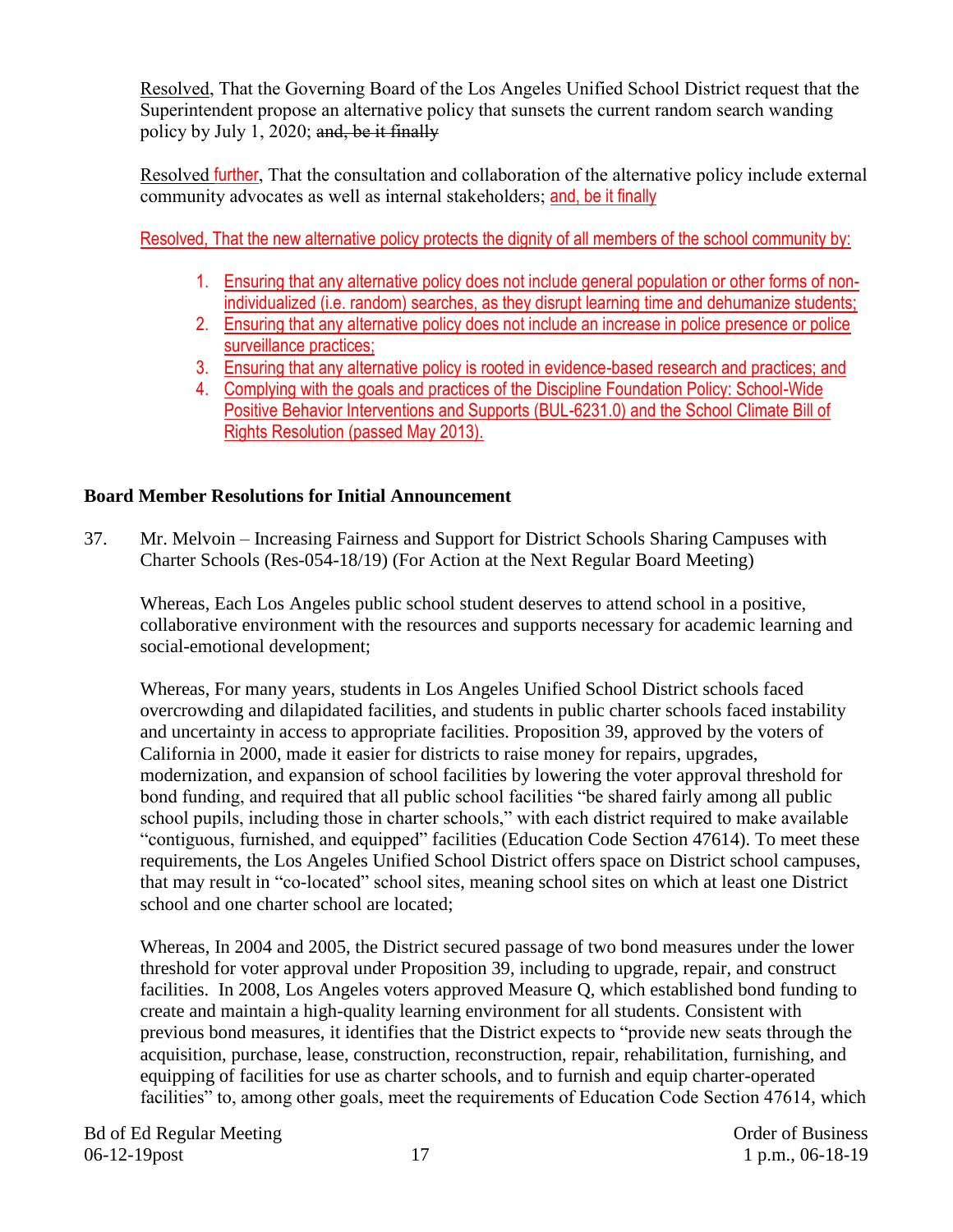codified Proposition 39. The District utilizes some portion of this funding to repair, rehabilitate, furnish, and equip – or "make ready" - any classrooms or other space that will be occupied by a charter school;

Whereas, Consistent with state law, the District charges charter schools using District facilities pursuant to Proposition 39 a pro rata share of the District's facilities costs. In 2018-2019, the District charged \$9.63 per square foot, and will collect on average approximately \$140,000 for each Proposition 39 co-location, depending on the size of the co-location. Such pro rata funding is calculated based on actual prior year District facilities costs. Funding is allocated centrally for various services provided to school sites, including general campus maintenance and operations (e.g., custodial, pest maintenance, utilities), school police, and information technology services, but does not improve or expand support for the co-located District school above and beyond facilities-related costs. Charter schools might also make other payments to the District, including for oversight, depending on their specific use of facilities and whether the District is a charter's authorizer;

Whereas, Despite the District's collection of funds from charter schools to cover various costs, including the Proposition 39 pro rata share, very little of this funding is applied directly to increase the budget of the District school to acknowledge and address the increased administrative and school climate and culture work that inherently accompanies the sharing of a single campus between multiple schools;

Whereas, Through the effort and determination of District and charter school leadership and staff, many co-located schools thrive together, fully utilizing District facilities and collaborating to the benefit of all students who are part of the campus community. But in other circumstances, the relationship between co-located schools is soured by scarcity of overall resources, with District school employees and students feeling the triple pain of: (1) relinquishing space to an incoming or expanding charter school, (2) losing out on facilities renovations being provided to accommodate co-located charter schools, and (3) receiving insufficient funding or services to support the extra workload that accompanies a co-location.

Whereas, Prior actions of the Governing Board of the Los Angeles Unified School District have sought to alleviate some of this tension, and reduce the disruption and contentiousness of colocations, including the resolution entitled Improving the Policies and Practices Impacting Co-Located Public Schools (Res-055-15/16), but many District school students, staff, and leaders continue to feel that they bear the brunt of co-location policies;

Whereas, The District's recent massive capital expansion, paired with declining birth rates and demographic shifts of children out of the District's footprint, including as described in the Independent Analysis Unit's February 13, 2019 report entitled "Long-Term Enrollment Decline—Its Rate, Causes, Geographical Extent and Cost," presents an opportunity that has not existed for decades: there is enough space for every public school student. But the District still needs to develop a more comprehensive plan for utilizing this space for the benefit of students. Such a plan might, among other things, accurately predict the movement of students, identify options for increasing stability on school campuses through long term arrangements, ensure the establishment of high quality traditional and choice programs (including dual language or magnet programs) in every region, and identify any District assets that may be best utilized in non-traditional ways to support the District's educational programs, including employee housing;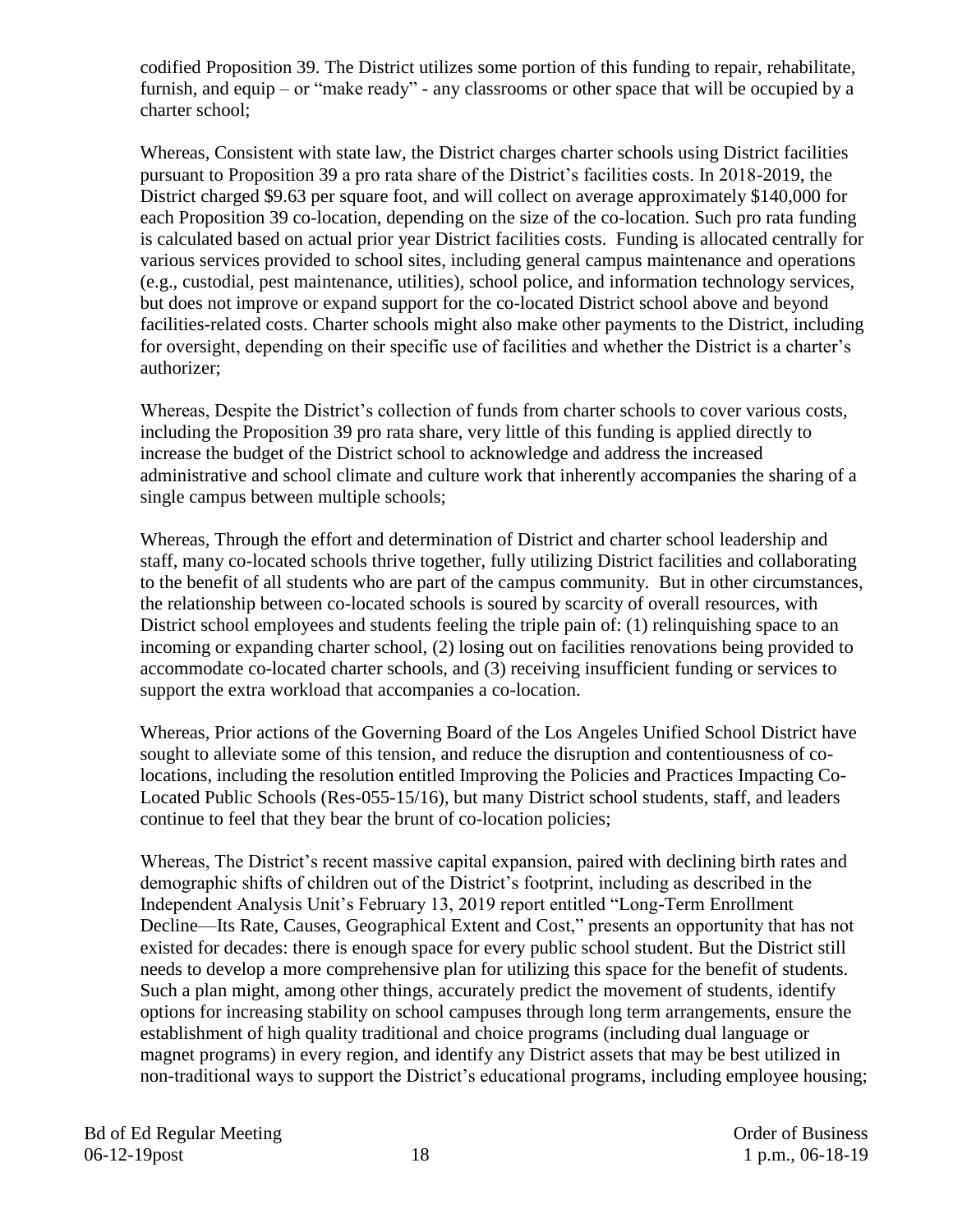Whereas, The District's currently available bond funding is limited, and almost entirely allocated to ongoing or anticipated projects as described in the Facilities Services Division Strategic Execution Plan;

Whereas, As the District develops such comprehensive planning and obtains additional bond funding for new projects, it should also take immediate action to ensure that the co-locations are implemented in a manner most conducive to establishing environments for learning for all students, and that minimizes conflicts between employees and students who are sharing space; now, therefore, be it

Resolved, That every Los Angeles Unified School District school sharing a campus with a charter school shall annually receive flexible, general fund dollars in an amount equivalent to the prior year average annual pro rata share collected from co-located charter schools (referred to hereinafter as the "Annual District School Co-Location Funding") starting in the 2019-2020 school year. For the purposes of this Annual District School Co-Location Funding:

- A co-located charter school shall only refer to a charter school that utilizes at least 2 teaching stations on a campus that also is the site of a District school;
- If more than one charter school exists on a single school site with a District school, the District school shall receive the designated funding amount for each co-located charter school to acknowledge the increased work and responsibility that accompanies coordination of multiple schools;
- If more than one District school exists on a single school site, each District school shall receive an amount equivalent to designated funding amount;

Resolved further, That the Superintendent shall re-convene the stakeholder group outlined in Improving the Policies and Practices Impacting Co-Located Public Schools (Res-055-15/16) to provide recommendations for implementation of the Annual District School Co-Location Funding. Any changes to the: (1) formula for calculating Annual District School Co-Location Funding, (2) definition of co-located charter school for purposes of the Annual District School Co-Location Funding, or (3) adjustments for school sites on which more than one charter school or more than one District school are located, in the policy set forth in the above Resolved based upon such recommendations shall come back for approval by the Governing Board of the Los Angeles Unified School District prior to implementation;

Resolved further, That the Superintendent shall review and report back to the Board within 60 days, on progress to-date made in support of the prior Improving the Policies and Practices Impacting Co-Located Public Schools (Res-055-15/16) resolution, including on the actions outlined in Superintendent's Board informative of June 30, 2017;

Resolved further, That the Superintendent shall direct the re-convened stakeholder group to, in addition to providing recommendations on Annual District School Co-Location Funding, provide within 180 days updated recommendations regarding the following issues outlined in Improving the Policies and Practices Impacting Co-Located Public Schools (Res-055-15/16) to:

• Identify potential improvements to existing practices with a focus on ensuring a transparent and fair means of community engagement and communication around space, room offers, and dialogue between District schools and charter schools;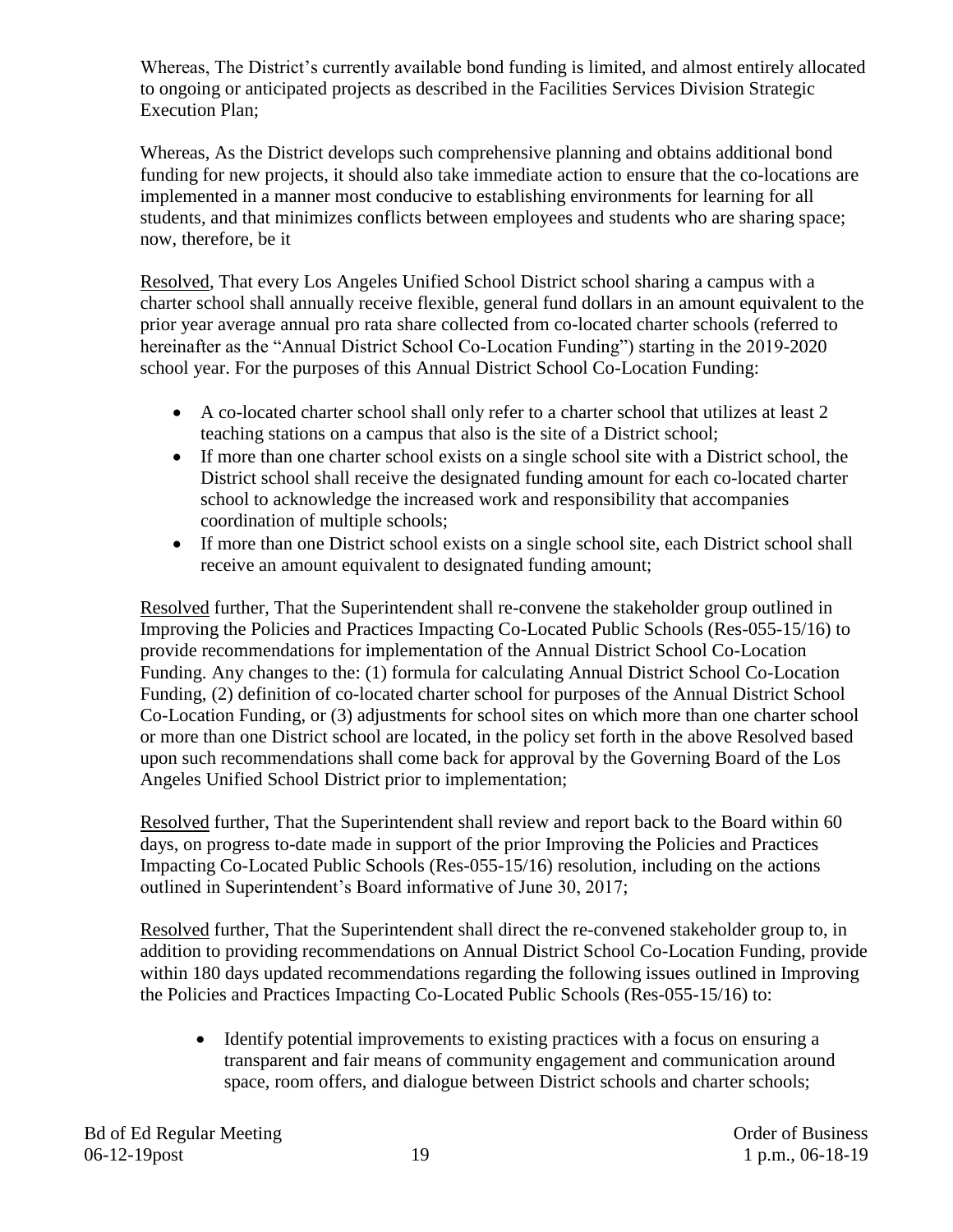- Increase the number of mutually agreed upon alternative agreements as allowed by law, including the potential use of multi-year occupancies, by encouraging negotiations between District and charter leaders;
- Identify opportunities to provide additional resources directly to all schools on a colocated site;
- Identify potential improvements to existing practices involving scoping visits at traditional District sites with a focus on ensuring clear and inclusive processes before offers are made; and
- Create a use-friendly manual for principals at co-located sites; and, be it finally

Resolved, That the Superintendent shall review and report back to the Board within 60 days, regarding:

- The feasibility of an amendment to the Facilities Services Division Strategic Execution Plan to allocate funding within existing bond dollars to ensure that, when dollars are spent at a new or expanding co-located charter school(s), equitable funding is also directed to the co-located District school(s);
- The feasibility of implementing a policy whereby, when dollars spent for a new or expanding co-located charter school(s) on technology, District bond funds currently available for technology improvements or enhancements, including the 1:1 technology program, are prioritized to be spent at the co-located District school to ensure parity with the technology available to students at each school across the campus; and
- The possibility and prospects for new funding for facilities improvements at District schools sharing a school site with co-located charter schools.

# **Resolutions Requested by the Superintendent**

38. Reappointment of Member to the School Construction Bond Citizens' Oversight Committee (Sup Res 011-18/19)

Resolved, That the Governing Board of the Los Angeles Unified School District ratifies the reappointment of Ms. Araceli Sandoval-Gonzalez, and Ms. Celia Ayala as an alternate, representing the Early Childhood Alliance, which includes partnerships with Advancement Project, InnerCity Struggle, and the California Community Foundation, as Member to the School Construction Bond Citizens' Oversight Committee for a two-year term commencing June 14, 2019, and determines that Ms. Sandoval-Gonzalez and Ms. Ayala are not employees, officials, vendors, contractors, or consultants of the District.

39. Reappointment of Member to the School Construction Bond Citizens' Oversight Committee (Sup Res 012-18/19)

Resolved, That the Governing Board of the Los Angeles Unified School District ratifies the reappointment of Ms. Karen Krygier, representing the City of Los Angeles Controller's Office, as Member to the School Construction Bond Oversight Committee for a two-year term commencing August 23, 2019 and determines that Ms. Krygier is not an employee, official, vendor, contractor, or consultant of the District.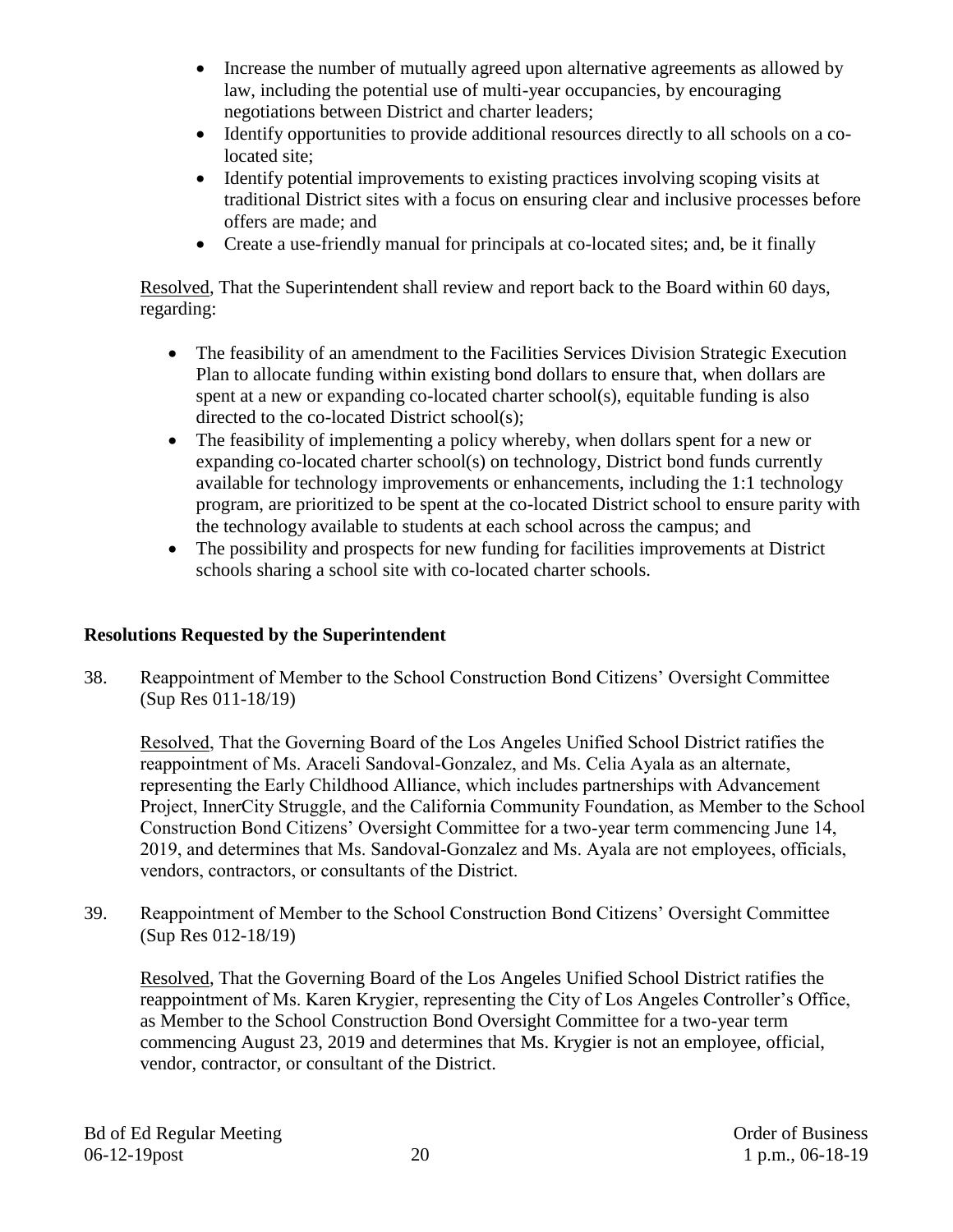40. Reappointment of Member to the School Construction Bond Citizens' Oversight Committee (Sup Res 013-18/19)

Resolved, That the Governing Board of the Los Angeles Unified School District ratifies the reappointment of Mr. Mike Keeley, representing the California Charter Schools Association, as Member to the School Construction Bond Oversight Committee for a two-year term commencing August 23, 2019, and determines that Mr. Keeley is not an employee, official, vendor, contractor, or consultant of the District.

41. Reappointment of Member to the School Construction Bond Citizens' Oversight Committee (Sup Res 014-18/19)

Resolved, That the Governing Board of the Los Angeles Unified School District ratifies the reappointment of Dr. Bevin Ashenmiller, parent representative, as member to the School Construction Bond Citizens' Oversight Committee, for a two-year term commencing June 18, 2019, and determines that Dr. Ashenmiller is not an employee, official, vendor, contractor, or consultant of the District.

## **Special Reports**

42. Receipt of Fiscal Year 2017-18 Debt Report (039-18/19)

# **Correspondence and Petitions**

43. Report of Correspondence (ROC-012-18/19)

### **Announcements**

44. Motion to schedule an Annual Board meeting in July 2019 (041-18/19)

**Public Comment** – Speakers to items not on the Order of Business for action will be heard no earlier than 4 p.m.

# **Adjournment**